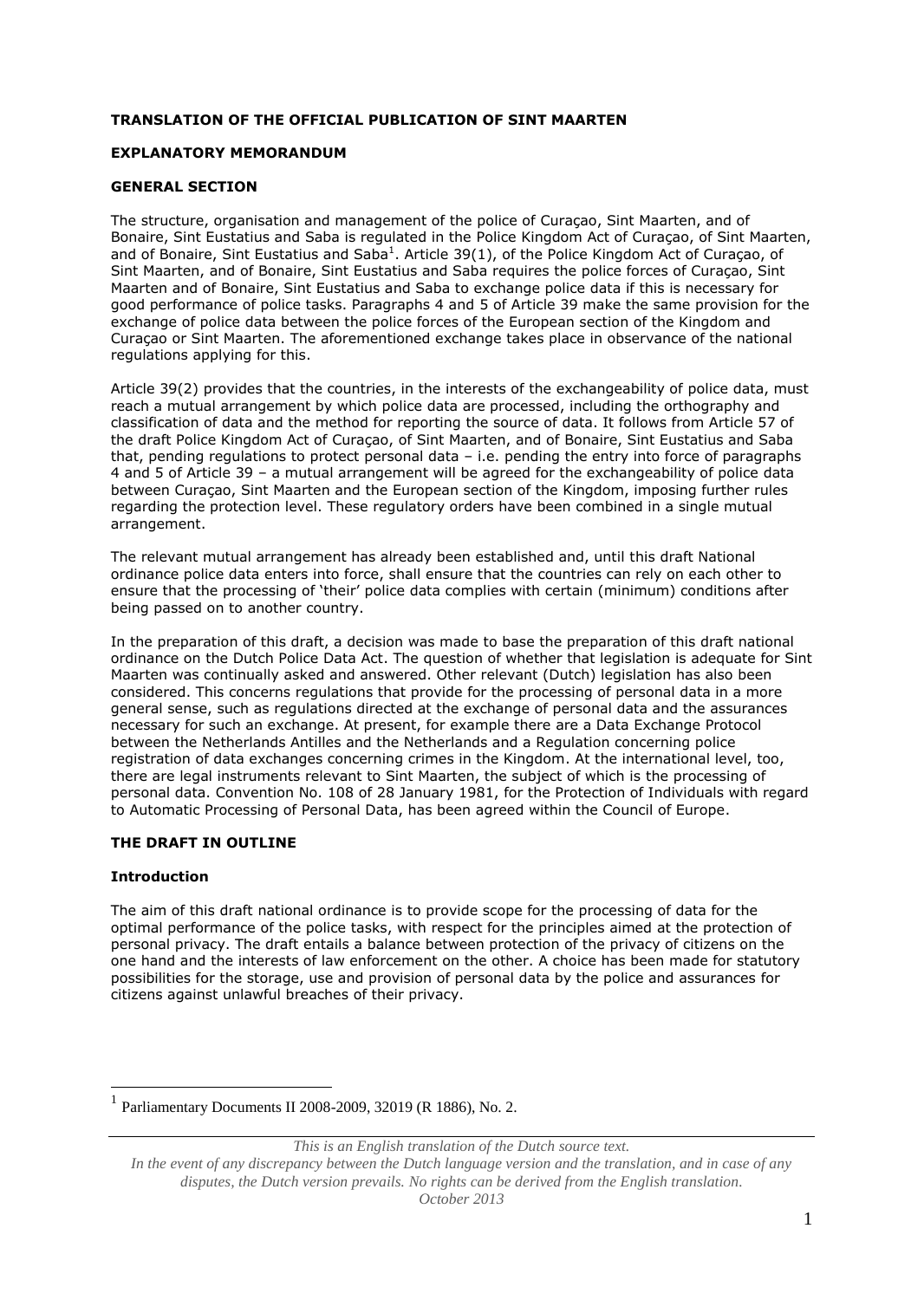# **Data protection principles**

As mentioned above, inspiration for the structure and content of this regulation was sought in existing relevant regulations. All these regulations are based on the same principles concerning data protection.

# *Purpose-specification*

'Purpose-specification' means that personal data are gathered for a predetermined purpose and are then processed further for that purpose. Articles 11 up to and including 16 concern purposespecification. In principle, police data are processed only if necessary for the proper performance of police tasks.

# *Quality, proportionality and lawful acquisition*

Personal data that are processed must be accurate and current. No more data may be processed than are necessary for the purpose for which they are gathered. Data that are no longer necessary for that purpose should be destroyed. Furthermore, the data must be gathered in a lawful manner. Articles 3 and 4 reflect these principles.

# *Transparency*

The person concerned has a right to know whether his data are processed, and the purpose of this. To that end, he may submit a request for viewing pursuant to Article 27. Such requests need not be met in all cases. Article 29 formulates the exceptions that the person responsible may invoke.

# *Rights of the persons concerned*

In addition to the right of access (viewing), a person concerned must have the right of correction, supplementation and deletion of his data. These rights are laid down in Article 30.

# *No processing of sensitive data*

Barring some exceptions, personal data that reveal something concerning a person's religion or faith, race, political views, health, sexual life or trade union membership may not be processed. This mutual arrangement permits the processing of sensitive police data only as a supplement to the processing of other police data, to the extent that this is unavoidable for the proper performance of police tasks. Article 8 standardises the processing of sensitive police data.

#### *Security and authorisation*

Good physical and organisational security is essential to be able to process personal data lawfully (Article 4). A good system of authorisation forms part of this (Article 9). The same applies for the confidentiality obligation (Article 10).

### *Adequate level of compliance*

Obviously, compliance with the rules concerning the processing of personal data is also required. There are different instruments that can contribute towards this. Firstly, citizens must have the possibility of taking action against unlawful processing, by filing objections or appeals, by taking legal action, by submitting a complaint to a supervisory authority and by claiming compensation for damages. Secondly, it is important that there is external supervision of the persons responsible. Article 33 provides for this. Thirdly, the persons responsible must be well aware of their obligations and the rights of the persons concerned. Privacy awareness by police officers is of crucial importance for good compliance with the agreed rules. This is partly a matter of education and public data in the countries.

# **Strasbourg criteria**

When police data are processed by the police, the right to protection of personal privacy may be at issue. In order to avoid a disproportionate breach of the privacy of citizens in the performance of police tasks, the draft provides for rules for treating the data with due care. International regulations have been observed here. The principles for data protection are laid down in the Convention of the Council of Europe for the Protection of Individuals with regard to Automatic Processing of Personal Data (1981). This concerns principles that mean that data must have been obtained lawfully, may be saved for specific and legitimate purposes only, must be proportionate in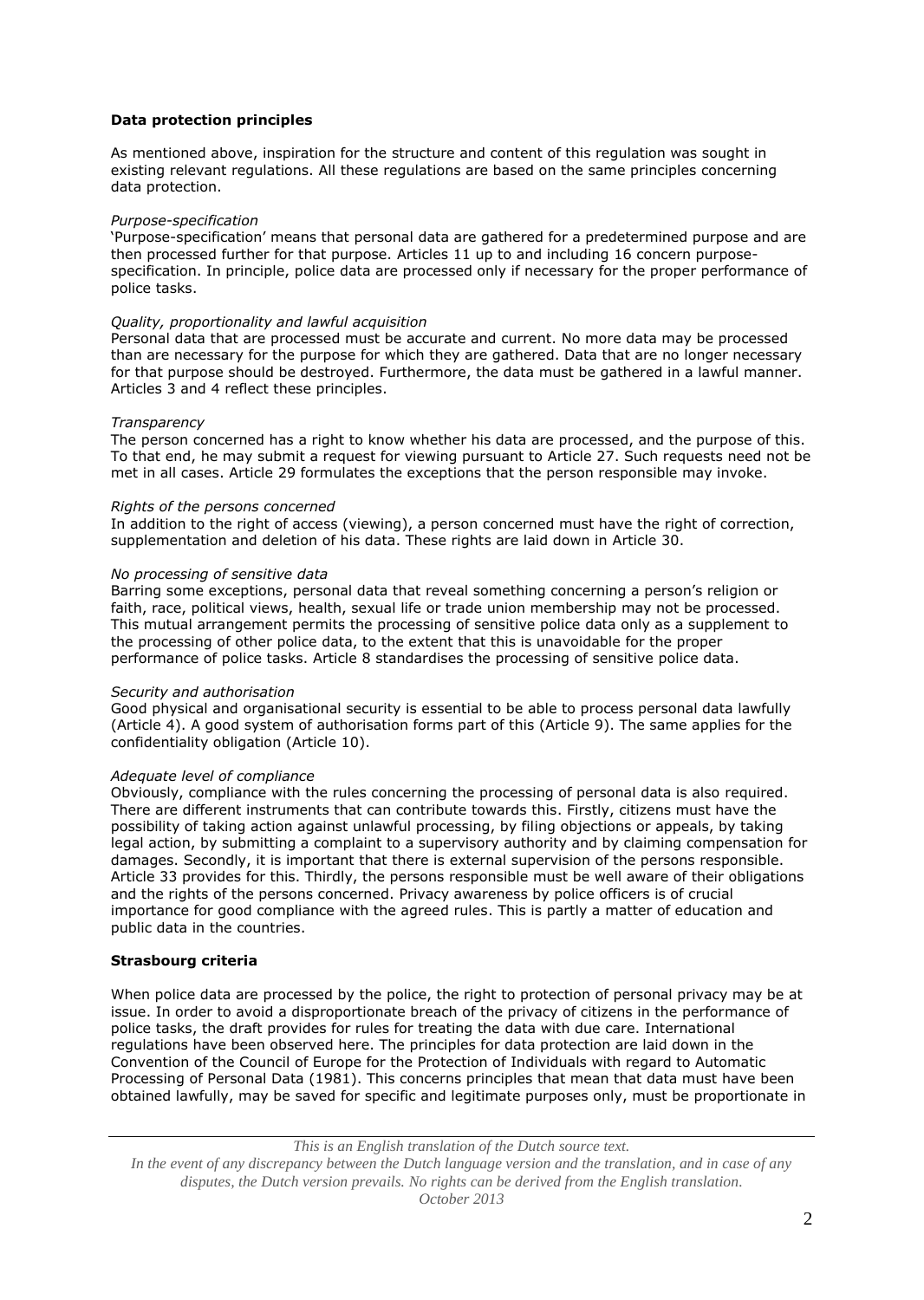relation to the objective for which they have been saved and may not be saved for longer than is required for the purpose for which they have been saved. The requirement of purpose-specification means that personal data are used only for the purpose for which they are gathered. Logically, purpose-specification must be accompanied by a description of the purpose. The purpose must be specified, explicitly described and justified. The use of the data for a different purpose is acceptable to the extent that such use is not inconsistent with the purpose for which the data was gathered. Sensitive personal data (regarding race, political views, faith etc.) are not processed unless the national legislation provides for the necessary assurances. Derogation from the principle of purpose-specification is possible if this is necessary in a democratic society in the interest of (among other things) the control of criminal offences. Article 3 of this national ordinance provides that personal data are obtained for specified, explicitly described and justified purposes. This means that no data may be gathered without a precise purpose. In this draft national ordinance, the purpose-specification is developed for the tasks of the police, which form part of the police tasks referred to in Article 5 of the Kingdom Act. The convention discussed above develops Article 8 of the European Convention on Human Rights (ECHR) in the field of data processing. The explanation provided for Article 8 of the ECHR is important for an explanation of the convention and for the definition of certain terms in the convention. The criterion arising from the convention that the processing of data by the police must be necessary for the proper performance of police tasks is consistent with the criterion in Article 8(2) of the ECHR, which means that restriction of the right to respect for personal privacy is permitted only to the extent that this 'is necessary in a democratic society' in the interests of a number of specified objectives, including the prevention and detection of criminal offences. The term 'necessity' plays an important role in this convention with regard to the limitation of the core powers to process, authorise and provide data. The necessity criterion is developed further in the Strasbourg jurisprudence with the requirements of proportionality (are the interests of the processing in proportion to the restriction of personal privacy?), of a 'pressing social need' (there must be a pressing social need to realise the legitimate objective) and subsidiarity (are other measures that intervene less in the personal privacy of the citizen reasonably possible and sufficiently effective?). The relevant responsible authority must always consider, with regard to proposed processing, authorisation and/or provision of data, the extent to which the action is 'necessary'; the aforementioned Strasbourg criteria must be applied here. The legitimacy of the defined objective is not sufficient in itself; the necessity requirement is cumulative. The assessment of the necessity of the processing of police data entails an assessment margin that lies somewhere between 'essential' as the upper limit and 'normal', 'useful', 'reasonable' and 'desirable' as the lower limit.

The draft complies with the requirement of foreseeability by linking the processing of police data to specific objectives described in advance and, to the extent that processing pursuant to Article 12 is involved, by determining the categories of persons concerning which personal data may be processed. Article 8 of the ECHR and the jurisprudence based on it also impose requirements for the quality of the legal regulation. These mean that the legal regulation must be sufficiently accessible and identifiable for the citizen. These requirements mean that the regulation must be formulated in a sufficiently precise manner, so that citizens can know in advance the circumstances and conditions under which personal data may be processed. The regulation must also provide for assurances against random government intervention in the personal life of the citizens and against the abuse of powers. This means that the law must describe the cases in which, and the purposes for which personal data may be processed. The designation of the competent authority and provisions for transparency and controllability, such as reporting regulations, are also important.

# **ARTICLE-BY-ARTICLE SECTION**

# **Article l**

This Article defines a number of terms that are regularly used in the national ordinance and the provisions based on it. The most important ones are explained below.

#### *Police data*

The key term in this national ordinance regulation is the item of police data. An item of police data is an item of data that relates to a natural person who is known or whose identity can be traced. In other words, it is an item of personal data, an item of data that says something about a natural

*This is an English translation of the Dutch source text.*

*In the event of any discrepancy between the Dutch language version and the translation, and in case of any disputes, the Dutch version prevails. No rights can be derived from the English translation. October 2013*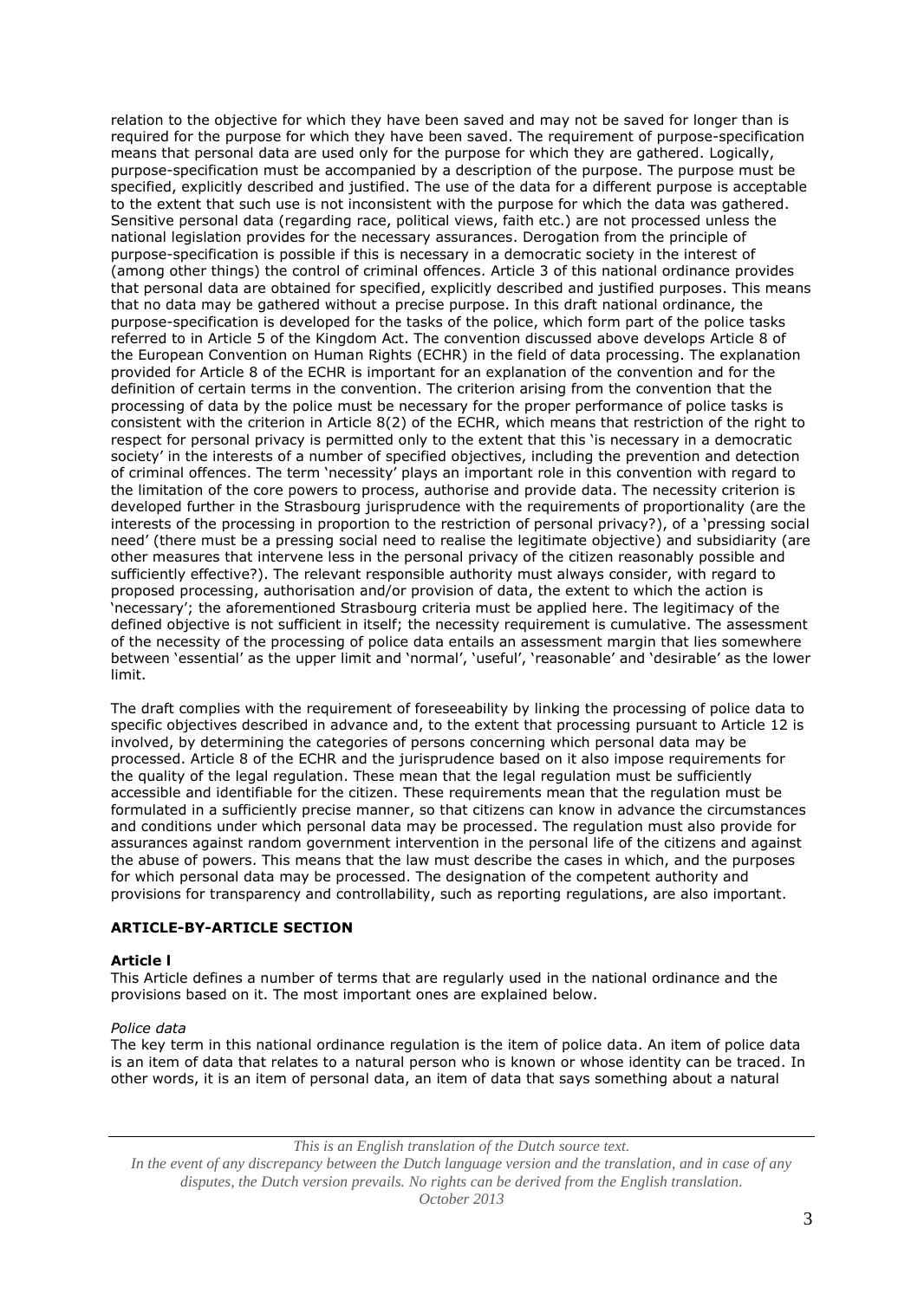person. Only personal data that are processed with a view to performance of police tasks are defined as police data.

### *Processing*

The term 'processing' covers all possible actions that can be performed with regard to police data. Processing generally starts with the gathering and storage of items of data and ends with their destruction.

### *Provision*

The definition of 'provision' matches the scope of this national ordinance and is therefore confined to the exchange of police data between the persons responsible.

#### *Person concerned*

The person concerned in the natural person to whom an item of police data relates, such as a suspect or a witness.

#### *Processor*

A processor is someone who processes police data for the person responsible, without being their subordinate or standing in a hierarchical relationship to the person responsible in other ways. A (police) officer in the employ of the person responsible is not, therefore, a processor. A company that is engaged to manage data is a processor. However, for security reasons, a processor is far less likely to be engaged to process police data than is the case for processing other personal data, for example personal data of clients of a mail order company. If a person responsible makes use of the services of a processor, the latter must comply with certain conditions.

#### Article 2

Article 2 describes the scope of the draft. The draft applies to all data obtained in relation to the performance of police tasks pursuant to Article 5 of the Police Kingdom Act of Curaçao, of Sint Maarten, and of Bonaire, Sint Eustatius and Saba.

#### *Paragraph 2*

In this paragraph, the application of this national ordinance is ruled out for data that is processed solely for personal purposes. This concerns, for example, working notes that serve as a memory aid and that are recorded in diaries, on notepads and the like. However, the provision or supply of such working notes with a view to performing police tasks deprives those notes of their personal character. It also follows from the linking of the processing to the police tasks that the National police data does not apply to personal data that are processed for the internal operations of the police force. The purpose of Article 2(2)(b) is to eliminate any doubts in that regard. The internal operations refer to data processing relating to the internal organisation of the police force, such as the personnel and salaries administration.

#### Article 3

Pursuant to paragraph 1, the police are not permitted to process personal data unless this is necessary for the purposes formulated by or pursuant to this national ordinance. Pursuant to paragraph 2, the police are not permitted to process data that have been obtained unlawfully. Unlawful acquisition may refer to e.g. data obtained in a situation where certain provisions of criminal law were violated, or data obtained in contravention of the provisions applying pursuant to this draft. An important principle for the protection of personal privacy is the principle of purposespecification, which is developed in paragraph 1. The draft aims to provide an exhaustive list of the purposes for which police data may be processed. Paragraph 3 reflects the fact that the use of police data in derogation from its purpose within the police force is possible only if the draft makes explicit provision for this.

# Article 4

# *Paragraph 1*

This paragraph provides that the person responsible must take measures to ensure that police data are correct and accurate. This involves an effort obligation. After all, establishing the accuracy of data that are often unconfirmed is part of the tasks of the police. As soon as certain data that the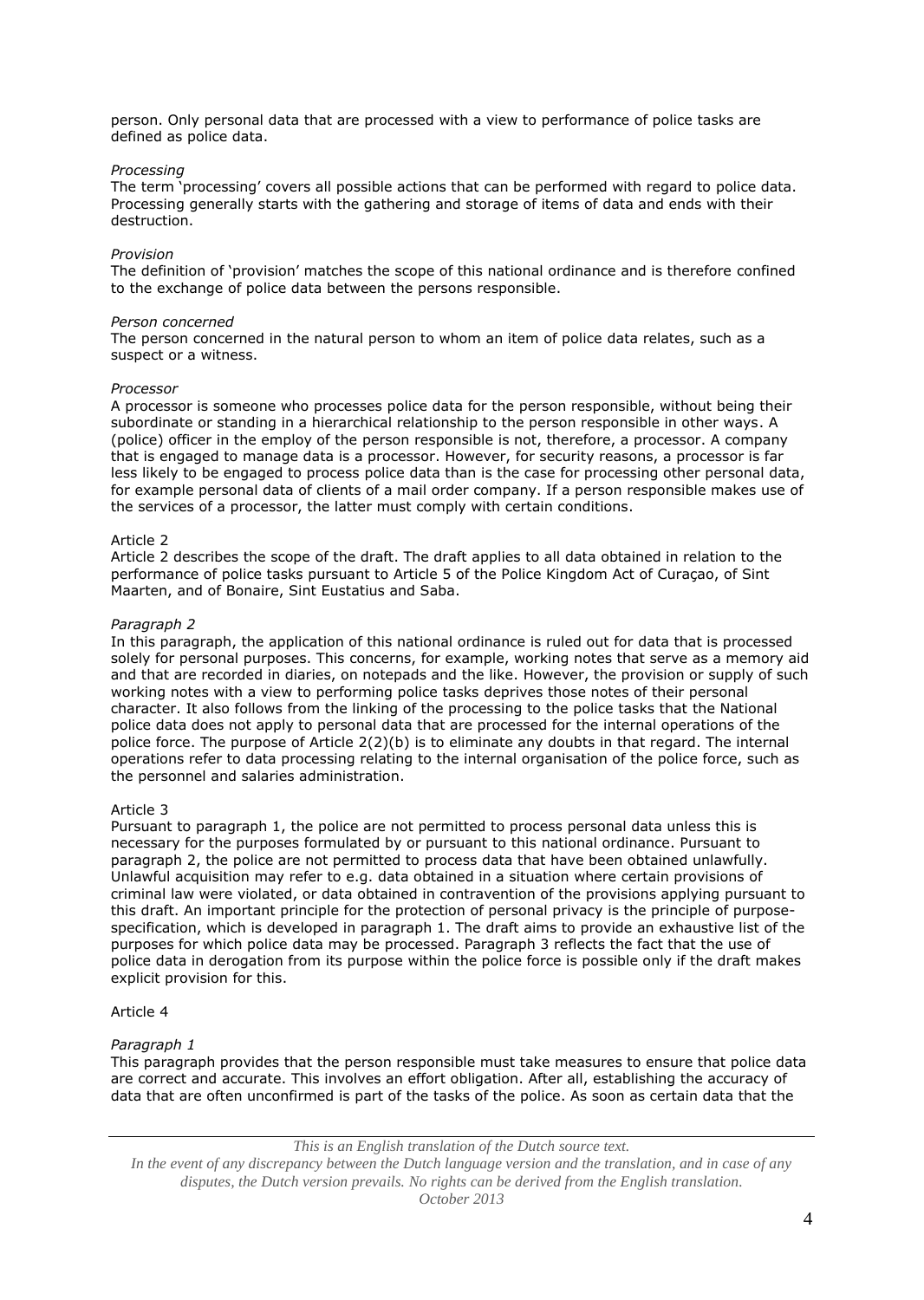police processes proves to be incorrect, it must be destroyed or corrected. Paragraphs 2 and 3 also concern an effort obligation.

# *Paragraph 2*

This paragraph requires the person responsible to take the necessary measures to ensure that data are removed or destroyed as soon as it is no longer necessary for the purpose for which it has been processed. The draft also regulates terms, on the expiration of which the data may no longer be processed. As soon as these terms have expired, the relevant data must be removed or destroyed.

#### *Paragraph 3*

This paragraph includes an obligation for the person responsible to ensure that the automation contains sufficient assurances to prevent data from remaining in the system longer than is warranted pursuant to the national ordinance.

#### *Paragraph 4*

In order to enable the manager to realise his responsibility for correct and secure processing of police data, this paragraph provides that the person responsible has access to police data for that purpose.

# Articles 5 up to and including 7

The inclusion of these Articles relates partly to the introduction of the role of the processor in this draft (Article 4(5)). The processor takes no decisions regarding the processing of personal data, must comply with its instructions from the person responsible with regard to technical and organisational measures to secure personal data and is in principle liable for any damages arising through its work.

# Article 8

Sensitive data may be processed, to the extent that it has a clear function in the performance of police tasks. If, for example, a suspect is known to visit a particular church every week, this item of data may be processed to the extent that this may be useful data for the detection of the criminal offence. Data on skin colour or ethnic background may also be processed as part of a description in cases in which the personal data and residence of the suspect concerned are not known. This Article forces the police officer to ask whether processing of certain sensitive data is unavoidable in a concrete case. Sensitive data may never be processed by way of an automatic action. In general, this means that statistical data on e.g. the relationship between ethnic origin and involvement in crime cannot be generated by means of recording the relevant data as part of the performance of police tasks. Such data may be obtained and processed, for example, in relation to specific cases in which it is clear, for instance on the basis of scientific research, that recording of the cultural or ethnic background is important for addressing certain problems. This may be an issue, for example, in problems such as honour killings or domestic violence. The way in which the police must be able to intervene may depend on the culture within which these problems arise. Statistical analyses are possible by means of an automated link between police data and population records, in such a way that the outcomes cannot be traced to persons.

#### Article 9

An important principle is that the processing of police data is linked to authorisation. The aim of this is to ensure that police data are only processed to the extent necessary for the performance of police tasks. Pursuant to Article 9, the person responsible is required to maintain a system of authorisation. Through the authorisation system, the person responsible is able to deliberately assign the processing of police data to the persons under his supervision and for whom the processing is necessary for the performance of their tasks, which are part of the police tasks. Within the standard of Article 9, the person responsible has a certain degree of freedom in the manner in which he designs the authorisation system. Particularly where the processing of data for the day-to-day police tasks is involved, the person responsible will have the necessary freedom regarding the way in which he assigns authorisation. Provision for the more specialised processes, in particular, will be made in further regulations concerning authorisation. The authorisation system to be co-designed by the person responsible must comply with the requirements of due care and proportionality. To the extent that employees within the police force need police data on an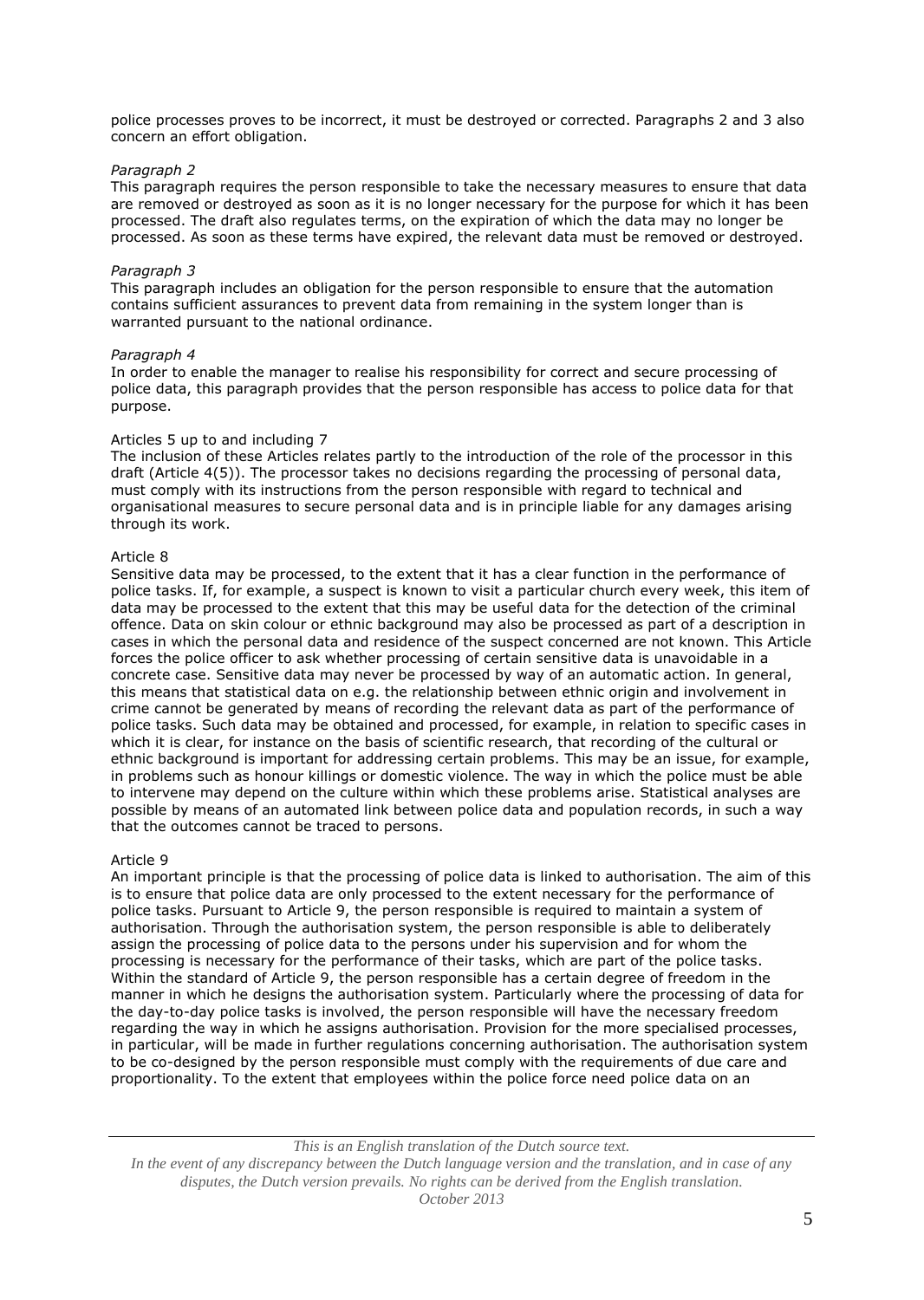incidental basis for the performance of their tasks, when they are not authorised to process that data, Article 18(1) requires that such data are made available.

# *Paragraph 1*

The person responsible is required to observe the requirements of due care and proportionality in the development of the authorisation system. Among other things, these requirements entail that persons are not authorised more broadly than is necessary for the performance of their tasks. To that end, most authorisations will be linked to a particular position or functionality. In order to meet these requirements, the person responsible may, for example, make a distinction in the type of processing: the viewing, modification or provision of data. The form of the authorisation will depend partly on the risks associated with the tasks mandated to the officer concerned. The greater these risks, the higher the authority in the police organisation that must be authorised. By agreement with the police force, a national model could be developed for this if required, which could underlie the regulation in the national decree containing general measures. The granting of authorisation for the processing of police data, as provided for in Article 9(1), could, for example, concern the members of a detection team charged with an investigation. Within that team, distinctions are possible in terms of the nature of the processing. In accordance with the model of the procedures and rules for the processing of data that is currently in use in the police force, distinctions can be made by reading of all data, reading of all data and modifying one's own data, reading of all data and modifying all data and the removal of data.

#### *Paragraph 2*

The fact that police data may only be processed by police officers who are authorised for that purpose by the person responsible and only to the extent of their authorisation, makes it extremely important that the person responsible actually authorises the police officers to the extent that they are required to process police data in order to perform parts of the police tasks with which they are charged. Without such authorisation, they cannot process any police data. Paragraphs 2 and 3 therefore contain two closely related standards.

#### *Paragraph 3*

The person responsible enjoys a reasonable degree of freedom in the manner in which he designs the authorisation system. For example, it is conceivable that the person responsible will opt to authorise almost all police officers in his force to process police data with the aim of performance of the day-to-day police tasks. However, the person responsible may also opt to restrict the authorisation for certain positions to part of these data. In the authorisation for processing of police data, a strict limitation of the number of authorised persons is an obvious measure, in view of the requirements of due care and proportionality.

In view of the provisions of paragraph 2, it is important that the authorisation contains a clear description of the processes for which the relevant officer is authorised and the parts of the police task for the performance of which the processing is performed. The description in the authorisation serves firstly to provide clarity for the police officer concerning his powers with regard to the processing of police data. Secondly, the authorisation provides the manager with clarity concerning access to the police data that he must realise for the police officer concerned. Thirdly, in combination with the protocol obligation pursuant to Article 34, the authorisation forms the lead for the control and supervision provided for in Articles 35, 36 and 37. Through technical provisions, the person responsible can exercise adequate control, including after the event. For that purpose, filters could be installed or behavioural profiles could be used. The latter means that a user profile is drawn up for the officers involved in the processing of data. If discrepancies are observed between the user profile and the actual processing of data by the person concerned, this may form grounds for further investigation of the way in which the officer in question makes use of the police data.

#### *Paragraph 4*

In addition, persons who have not been appointed as police officer make a contribution to the detection of criminal offences. This could include persons who are occasionally hired by the police, for example because of their specific knowledge in a particular field, such as accountants, behavioural experts or psychologists. Authorisation must take place on the basis of each individual case, i.e. the authorisation will apply for a particular investigation. This can be developed by or pursuant to national decree containing general measures.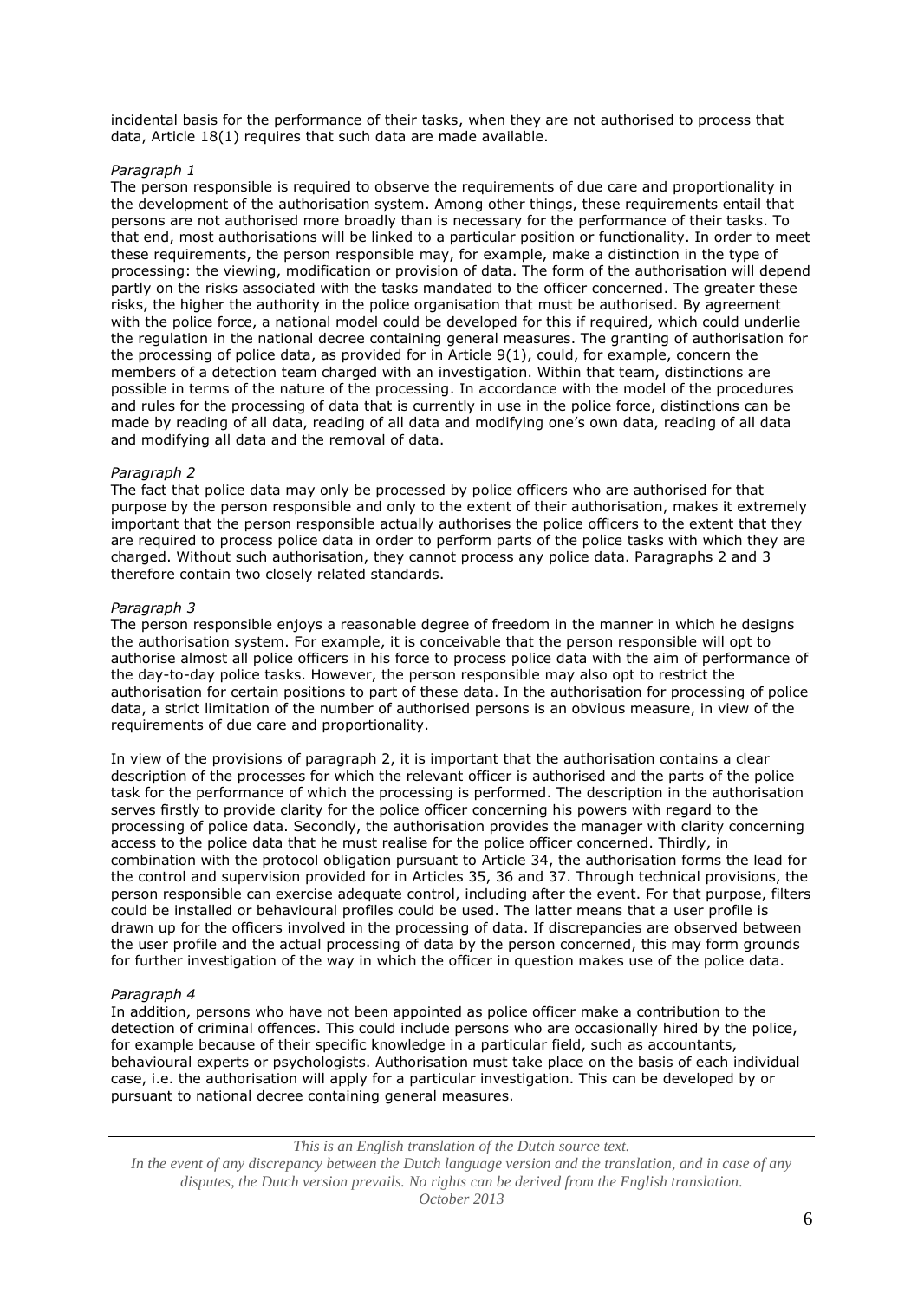By or pursuant to national decree containing general measures, further rules shall be laid down pursuant to this paragraph, with regard to the categories of persons and the processing of data to which the authorisation may relate. In particular, this may involve the designation by further regulations of data processing that, due to its specialised character, must be restricted to persons specialised in that regard within the force, who, for example, meet certain training requirements. In particular, this then concerns the application of the search possibilities pursuant to Article 14 and the processing of police data on informants. The processing of the police data referred to in Article 15 shall be restricted by national decree containing general measures, to persons employed in the criminal intelligence service. This concerns persons who maintain contacts with the informant.

### Article 10

In the draft, a choice was made to include a special confidentiality provision. The principle of the Article is that everyone is required to protect confidentiality if they gain access to police data concerning third parties. This applies not only for persons charged with processing police data or who obtain the data directly from the police, but also for any secondary and subsequent recipients to whom the data are passed on. They are also bound by the confidentiality obligation. This means that, barring the exceptions discussed below, the confidentiality obligation arising from this Article prohibits passing on of the data. A number of exceptions are made to the confidentiality obligation. Paragraph 1 provides that the confidentiality obligation does not apply for police officers to the extent that they are required to provide the data by or pursuant to a regulation laid down in the national ordinance, the provisions of paragraph 3 permit provision or the police task necessitates provision in exceptional cases. This latter phrase is explicitly intended for exceptional cases. Paragraph 2 creates an exception to the confidentiality obligation for recipients of the data, to the extent that this is required by a regulation laid down by or pursuant to the national ordinance or the need for this arises from their tasks.

# **Section 2. Processing of police data with a view to performance of police tasks**

#### Article 11

This Article regulates the processing of personal data with a view to the performance of day-to-day police tasks. The performance of day-to-day police tasks is sometimes referred to as the 'eyes and ears' function of the police. This function covers all the parts of the police task referred to in Article 5 of the Police Kingdom Act of Curaçao, Sint Maarten, and of Bonaire, Sint Eustatius and Saba in a type of first-line variant. This is also referred to as the basic police work. The basic police work consists of surveillance, handling traffic problems, simple detection work, provision of assistance and enforcement of national ordinances and rules. The handling of traffic problems involves, for example, settlement of simple traffic offences, investigating traffic accidents and advising municipal authorities on traffic measures.

'Simple detection work' refers to the investigation of thefts and burglaries, securing tracks and recording burglary reports. Tasks that are not included in basic police care are detection work as referred to in Article 12, work for obtaining an insight, as referred to in Article 13, work as part of service provision, such as answering queries from citizens and handling requests for a police monitoring of suspects, service of documents, handling outstanding administrative decisions, etc. Keeping accounts concerning licensing, such as the assessment of licence applications, drawing up licensing regulations and central updating of records of these are not part of the day-to-day police tasks, but of the support tasks referred to in Article 16. The receipt of licence applications and, following the issue of licences, taking statements on infringements of licensing regulations are part of the day-to-day police tasks.

This Article also provides the legal basis for the processing of data concerning incidents of limited scale and duration, such as simple, brief detection inquiries, as long as no special detection tools are deployed in that regard and no detection team is formed. The data comes from the different parts of the police task, including, as referred to in this draft, upholding public order, maintenance of the legal order under criminal law, provision of assistance and the tasks for the judiciary.

*This is an English translation of the Dutch source text.*

*In the event of any discrepancy between the Dutch language version and the translation, and in case of any disputes, the Dutch version prevails. No rights can be derived from the English translation. October 2013*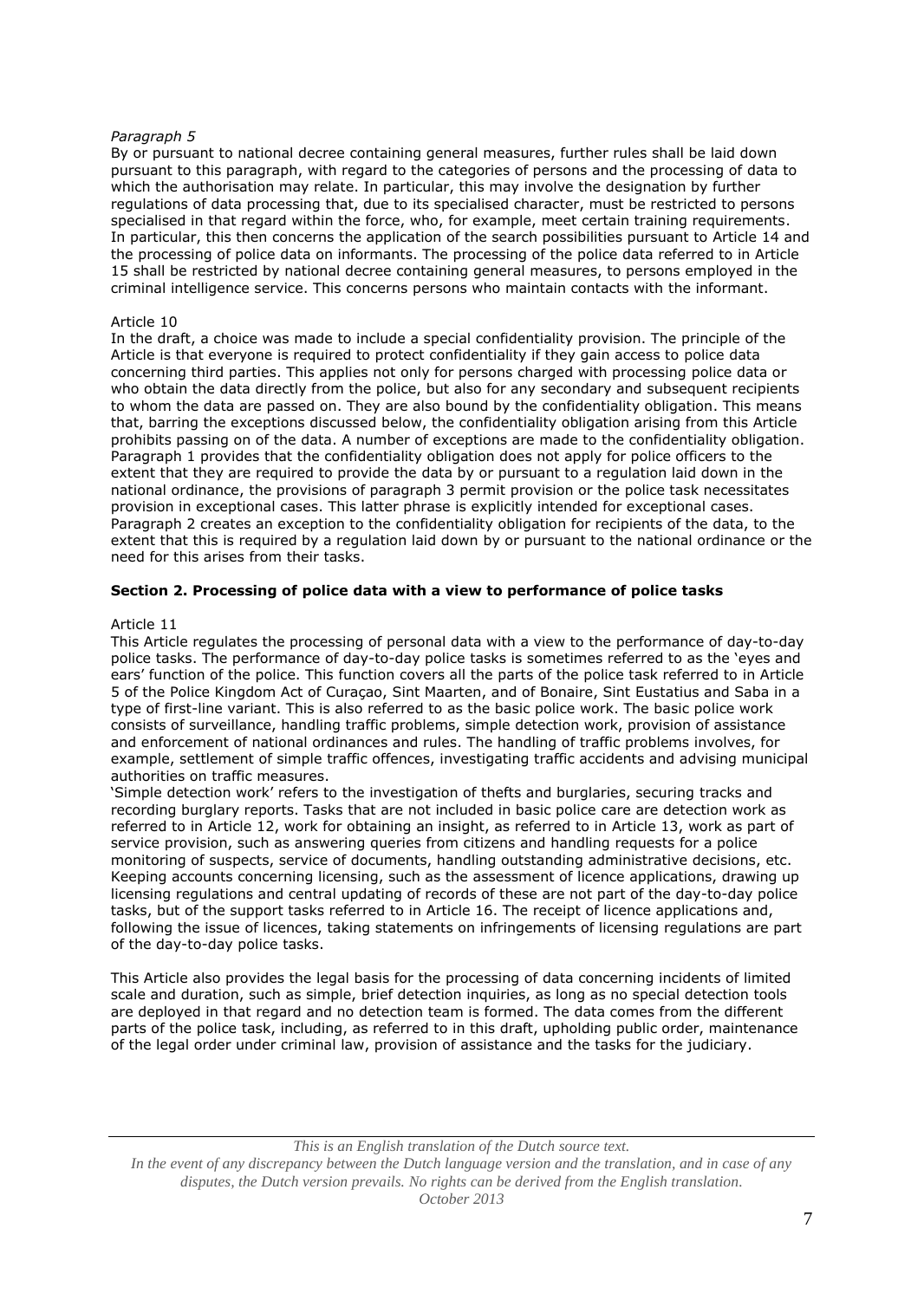For one year following the date of the initial processing, this data may be processed freely within the police force for the performance of day-to-day police tasks. This provision affords broad questioning possibilities in the context of 'basic police work'.

A broad circle of persons within the police force will be authorised for the processing of these data. Within this year, the police can use these data broadly to establish links between the different events that have occurred in that period. During this period, links can be made between the available data through automated comparison or the combination of items of data. However, both the gathering and the processing of data pursuant to this Article is bound by the general restrictions that apply for this pursuant to Article 3, such as the restriction that the processing must be necessary with a view to proper performance of police tasks and that it is relevant and not excessive in view of the purposes for which the data are processed.

# *Paragraph 2*

On the basis of paragraph 2, in response to a concrete case, the hidden data 'can become available again for further processing if it appears from the system through comparison of data. A fairly broad circle of persons within the police force can also be authorised for the comparisons referred to in paragraph 2. This paragraph, too, once again explicitly provides that the processing in question must be necessary with a view to the performance of day-to-day police tasks. Viewing the data without a sound reason for this is not permitted. The term 'comparison' is more limited than the term 'processing'. The term 'comparison' means that data that were already available to the police officer concerned is compared with other data. This means that a comparison is made on a 'hit/no hit' basis. In the event of a hit, the police data for which further processing is regarded as necessary for the objective in question is processed further. Further search possibilities are not permitted where the legal provision refers to comparison. The categories of police data on the basis of which comparison is possible may be laid down by national decree containing general measures. This concerns the data needed in day-to-day police tasks in order to determine whether earlier processing has taken place with regard to the same person, the same vehicle or the same location. With this comparison method it is possible, for example, to search for older data if a suspect has admitted one or more criminal offences. If the seriousness and nature of the case do not justify a specific investigation in relation to Article 12, Article 11(2) affords the possibility of completing cases with police data processed earlier. The seriousness of an offence or the background of a person, such as his reoffending risk or background problems, is usually assessed partly on the basis of the historical data. This is particularly relevant in the case of the approach to frequent offenders. The possibility of comparing data is open to all police officers involved in the performance of day-to-day police tasks. The regime for processing of data, as developed in the first two paragraphs of this Article, also offers the possibility of data processing with a view to certain specialised tasks such as the settlement of international requests for legal assistance. This concerns tasks that do not imply specific processing of data within the meaning of Articles 12 and 13 or which fall within the support work referred to in Article 16 and that can therefore take place under the regime of that Article. If required, the person responsible can limit the circle of persons authorised to process the relevant data by means of authorisations.

# *Paragraph 3*

The day-to-day police tasks include searches for links in order to assess on that basis whether there is cause to start an investigation, as referred to in Article 12 or an analysis, as referred to in Article 13. To that end, it is desirable that certain analyses can be conducted of the police data available 'behind the partition', which was processed with a view to the performance of day-to-day police tasks, other than by means of comparison. Pursuant to paragraph 3, a search for links between the data processed for the day-to-day police task can be conducted by means of combined search questions. Such processing may be at issue in tactical analyses, as part of which data are combined on breaches of standards that took place during a particular period or in a particular geographical area. In this way, crime involving frequent offenders can be identified, for example. The data made accessible on the basis of Article 16 may be involved in this. If files are then created with regard to frequent offenders who have been identified for the further approach to these persons, this involves specific processing within the meaning of Article 12 and Article 12-processing must be started. In practice, the analyses referred to here have usually already been made by the information desks.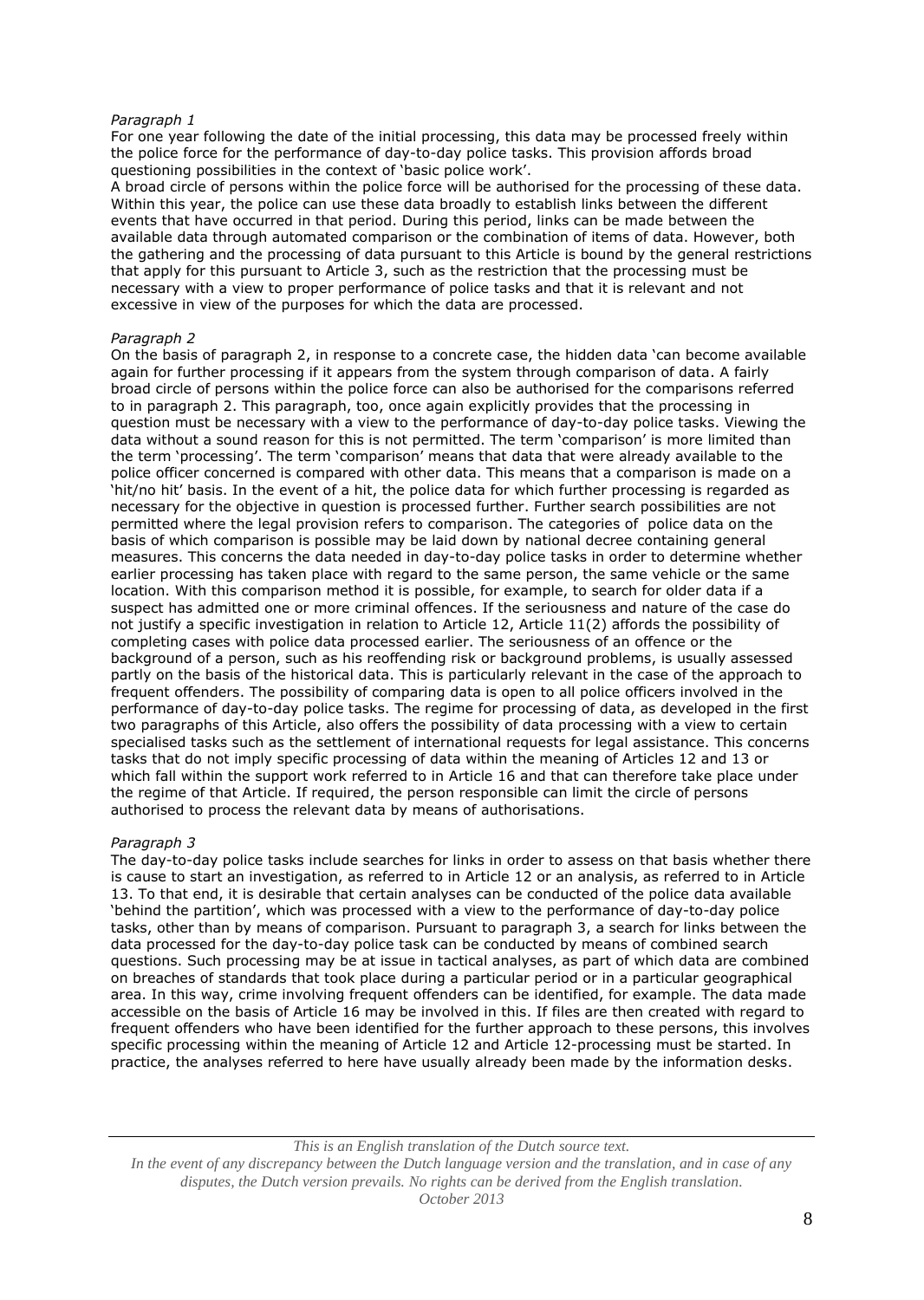The data that have (again) become available on the basis of the processing referred to in paragraphs 2 and 3 may be processed for the purposes of day-to-day police tasks, as referred to in paragraph 1. However, an obvious assumption is that in practice, there will be a need to include the data processed for the day-to-day police tasks in processing for other purposes within the police tasks. In the draft, such methods are referred to as 'further processing'. In paragraph 4, the possibility is offered of providing the data processed for the performance of the day-to-day police tasks for further processing for an investigation into the violation of the legal order in a specific case, processing on involvement in actions or criminal offences of a certain degree of severity or the reliability of an informant (Article 15). This makes it possible to start a specific investigation on the basis of data that have originated from the performance of day-to-day police tasks.

### *Paragraph 5*

This paragraph provides that police data processed with a view to day-to-day police tasks must be destroyed within five years of the date of the initial processing. This term does not apply, therefore, for data that have been processed further, with the application of paragraph 4, for another purpose within the tasks of the police. For such data, the removal provision of the Article applies, on the basis of which the data are processed further, and the provisions of Article 17 then apply. To the extent that it is clear in advance with regard to certain data that have been processed in accordance with Article 11 that this is of exceptional importance for the performance of police tasks and therefore qualifies for longer-lasting processing, it is therefore obvious that it will be processed further pursuant to Article 12, 13 or 15. In view of the possibilities offered by the draft to further process data on the basis of Article 11 with a view to certain objectives within the police task on the basis of a different Article that provides for possibilities to process the data for a longer term, it would be disproportionate to keep all data acquired in relation to the day-to-day police tasks for longer than five years.

# Article 12

If extra efforts are made to gather specific large amounts of data for an investigation aimed at enforcement of the legal order in a certain case, Article 12 provides the basis for the processing of police data. The term 'specific' relates to the processing of large volumes of structured data in relation to certain persons. Except in the case of criminal investigations, this will also be the case in fact-finding inquiries. Specific processing within the meaning of Article 12 in any event takes place as soon as detection inquiries are reported, a fact-finding investigation is started and as soon as special detection methods are deployed, such as systematic observation and bugging of telecommunications. After all, such cases involve extensive processing of data on persons whose precise involvement in the criminal offences to be investigated has yet to be established. In practice, there will also be situations in which the time until the processing of data on the basis of Article 11 can take place and the time at which an Article 12 investigation must be started cannot be very sharply defined. In these cases, which do not clearly involve specific processing within the meaning of Article 12, there may nevertheless be cause to start an Article 12 investigation for other reasons, for example if search possibilities afforded by Article 12 are needed, if the longer processing terms provided by Article 12 are considered desirable or if there is a desire to process data hidden from other police data. Through the system of authorisation, it is possible to prevent data becoming accessible to persons who are not part of the circle of persons forming part of the investigation team.

#### *Paragraph 1*

The first paragraph of Article 12 provides that the police may process specific police data on persons for an investigation in a certain case. A case may be described as a time-limited incident or situation or as a series of incidents. It may involve a criminal investigation, for example because a murder has been committed, a fact-finding investigation, for example because frequent drug crime is identified in a particular area, or addressing public nuisance at a school or coffee shop. If files are produced regarding frequent offenders who have been identified in relation to Article 11, for the further approach to such persons, specific processing as referred to in Article 12 will often be involved. After all, data relating to such persons is then brought together on a large scale. The issue in these cases is that the police, in response to a time-limited incident or situation or a series of incidents, gathers specific and extensive data on persons with the aim of restoring the rule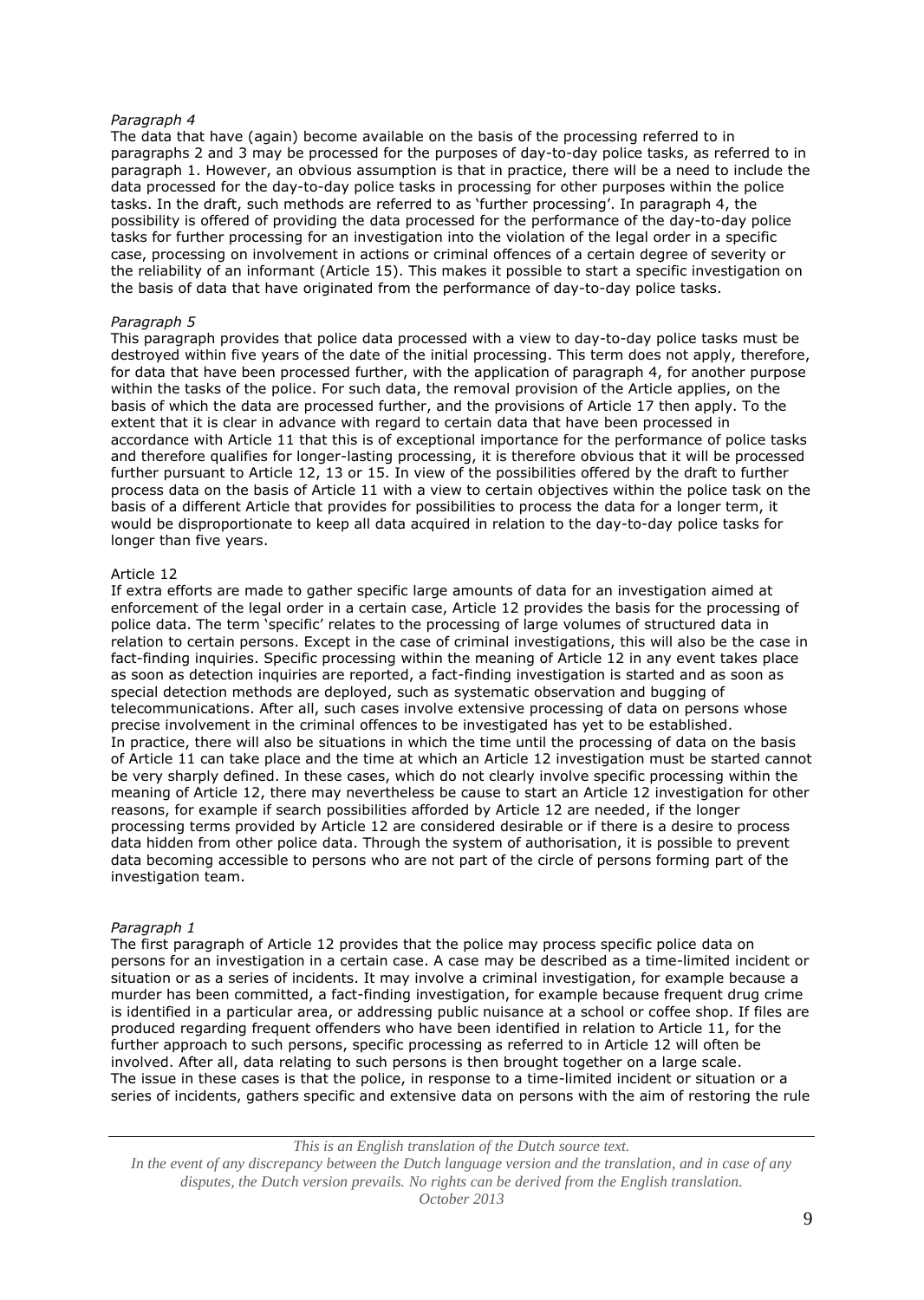of law in that case or preventing a serious disruption of this. It can be noted in this regard that specific investigations that involve aspects of assistance (addressing youth crime, missing persons) are often not raised unless they also relate to the enforcement of the rule of law. The distinction between law enforcement under criminal law and provision of assistance is often not unambiguous. The search for a missing person, for example, who is known to have mental problems, may also relate to crime. To the extent that a specific investigation is not at issue, police data can be processed for the purpose of assistance on the basis of Article 11.

In processing on the basis of Article 12, no restrictions apply with regard to the status of the persons (suspected, unsuspected or not suspected); the police may gather everything provided that the personal data are of importance for the investigation. The circle of persons who have access to the data is regulated by means of authorisation. Through the authorisations, the data can be protected in both functional and geographical terms. This also serves the tactical hiding of the data within the police organisation. Article 12 regulates that the person responsible should authorise all detectives for whom this is necessary for the proper performance of their tasks to process the relevant data when this involves detectives of their own force. The regulation in this Article therefore provides for the possibility that, where investigations are conducted and specific personal data are gathered in response to a particular incident or situation, these data are processed to the extent necessary for the purpose of the investigation. However, the scale and scope of the data processing is limited by the purpose-specification and the principles of proportionality and legitimacy laid down in Article 3. Finally, as a result of the purpose-specification, the processing of the data must not have a permanent character and must be time-limited.

# *Paragraph 2*

The purpose of the investigation must be recorded in writing, for control of compliance with the restrictions imposed on the processing of data by the principle of purpose-specification. To that end, the privacy officer maintains an overview of all current investigations and the purposes of the investigations that are opened in observance of this Article.

# *Paragraph 3*

This paragraph clarifies that the data processed with a view to a particular investigation can be made available for further processing by the police officer responsible for this, for certain other purposes within the police tasks. The data may then be processed further for another investigation with a view to enforcement of the legal order in a specific case, as referred to in paragraph 1, for processing as referred to in Articles 13 or 15 or for the day-to-day police tasks. The possibility of providing data from an investigation for the purposes of another investigation is new in relation to the current legislation. This may concern data that is processed in relation to an investigation and regarding which the authorised officer suspects that it could be of importance for another investigation. This is the case, for example, if a witness in one investigation makes a statement that is relevant to the investigation into a murder of the operator of a petrol station, which is the subject of another investigation. In such cases, this paragraph provides grounds for the provision of the data for the other investigation. The use of the term 'provision' refers to the fact that the processing of the data takes place as a form of 'one-way traffic'; it is not permissible pursuant to this Article to examine, from a particular investigation or from a criminal intelligence unit, the extent to which useful data are available elsewhere within the police organisation (within certain investigations). Article 14 must be applied for that purpose. The possibility of providing police data that are processed as part of an investigation for the performance of day-to-day police tasks is also new. This may be at issue if the investigation team comes into contact with data on a frequent offender that may be relevant to their colleagues employed for the performance of day-to-day police tasks. Such data can then be processed further under the regime of Article 11.

#### *Paragraph 4*

This paragraph requires the removal of the police data if these are no longer necessary for the purpose for which it was acquired. After the objective has been achieved, the need for further processing of the data is no longer present. In the case of a criminal investigation that has led to prosecution, the situation in which the data processed pursuant to paragraph 1 is no longer necessary for the purpose of the investigation will not arise until the court has handed down a final decision in the case. After all, until that time the data will still be necessary if the public prosecutor, the examining judge or the judge at the hearing require further investigation. If the case is not solved and consequently, has not been submitted to the Department of Public Prosecutions, the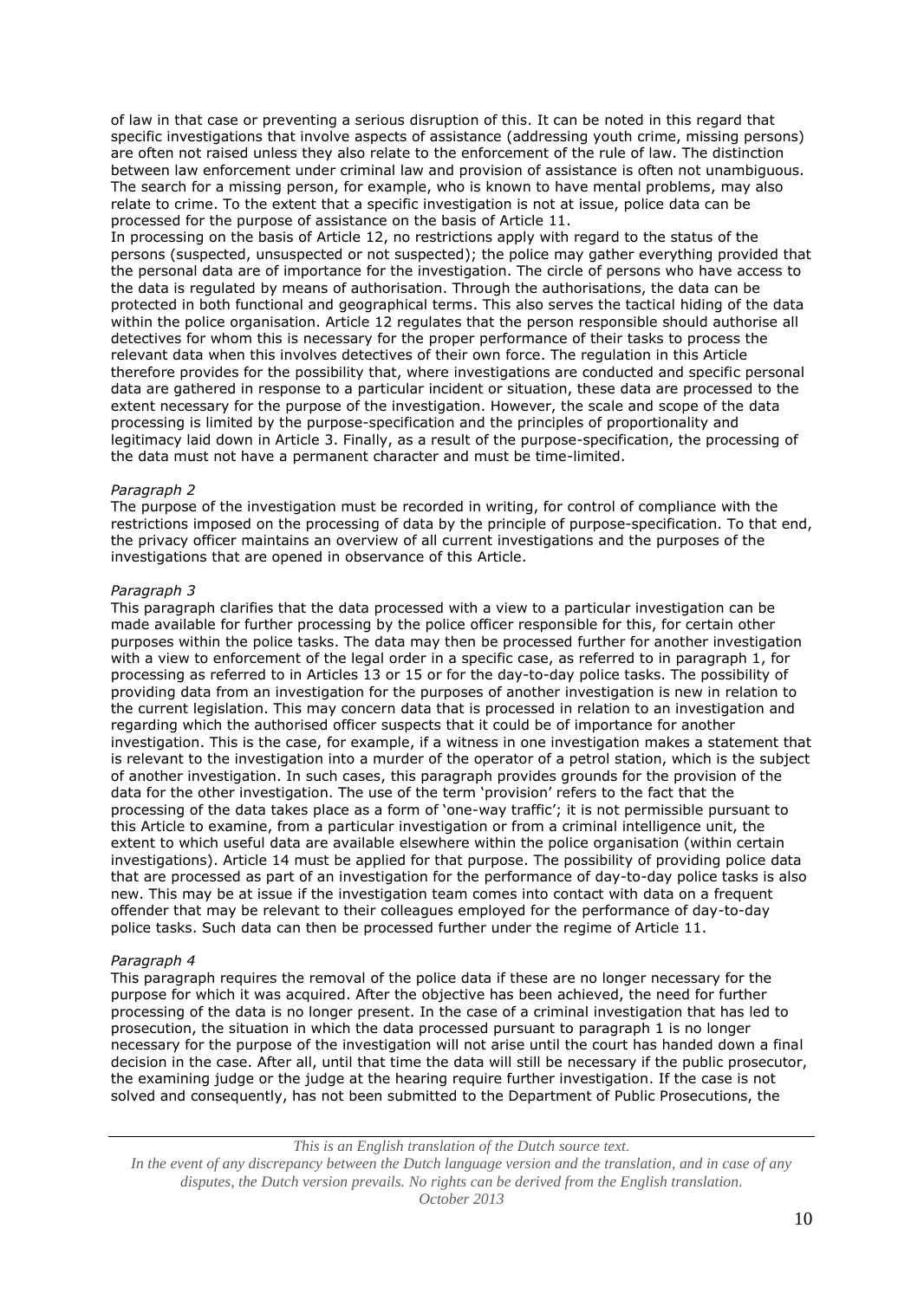investigation will often be continued, but on a less intensive level. In that case, the data may remain necessary in the further investigation or if the team is reformed due to new leads. The data then usually remain necessary for the purpose of the investigation until, at the latest, the time at which the facts at which the investigation is directed are voided by prescription. Pursuant to the provisions of Article 4 it can also be reasonably assumed that the data gathered will be cleared at set times and/or at a number of decisive moments in the process and that part of this will be destroyed due to the fact that, according to a reasonable assessment, it will no longer be of importance for the purposes of the investigation. An example of such a decisive moment is the submission of the official report to the Department of Public Prosecutions; at that moment, which of the investigated facts may require further investigation during the criminal proceedings will be clear. The data concerning other facts can therefore be deleted unless they are still necessary for another investigation. Article 12(4) makes provision for this.

#### Article 13

Like Article 12, Article 13 concerns specific and extensive processing of data on persons by the police. This concerns processing of data in order to obtain an insight into the involvement of certain persons in certain serious criminal offences or in actions that could indicate the plotting or committing of certain categories of criminal offences that give rise to serious threats to the legal order or in actions that constitute a serious disturbance of public order. In contrast to Article 12, the focus here is not so much the incident or the situation as the structure of the information position. This Article provides for the more permanent forms of data processing. This more permanent processing of data is necessary in connection with the nature of the criminal offences or actions at issue, as raised below in the memorandum on paragraph 1. A good information position is essential in order to address the relevant threats to the legal order effectively. In contrast to Article 12, the categories of persons concerning whom data can be processed are bounded by law in Article 13. The persons must be involved in facts or actions that require the permanent attention of the police. The processing of the data has a proactive function, in order to obtain a good information position. This data position may lead to a decision to start an operational criminal investigation (on the basis of Article 12) or to take operational measures in relation to public order. This processing, too, is performed only by police officers authorised for that purpose by the person responsible. With regard to paragraph 1(a), this is primarily expected to be the employees of the criminal intelligence unit who are charged with maintaining contacts with informants, but may also concern crime analysts or other police officers.

#### *Paragraph 1*

Paragraph 1 of this Article offers the possibility of processing police data with a view to obtaining an insight into the involvement of certain persons in certain serious criminal offences or in actions that could indicate the plotting or committing of certain categories of criminal offences that give rise to a serious violation of the legal order or actions that constitute a serious disruption of public order. The reason for processing of data pursuant to Article 13(1) may be, for example, that analyses conducted pursuant to Article 11(3) reveal a long-lasting pattern of drug trafficking in a particular district. If further insight is needed into the involvement of certain persons in the preparation or committing of offences relating to drug trafficking, processing may be commenced pursuant to Article 13. If that processing provides enough leads for a concrete criminal investigation, the data from that investigation may be processed under the regime of Article 13. The processing pursuant to Article 13 may also provide data that should be widely available within the police force for the performance of the day-to-day police tasks. An example of such data is that a certain person is armed and dangerous. The relevant data can then be made available for further processing for dayto-day police tasks. The further processing of the data will then take place under the regime of Article 12. Sub-paragraph b of this paragraph concerns the processing of data in order to obtain an insight into the involvement of persons in actions that could indicate the plotting or committing of criminal offences that, through their scale or severity, or their relationship with other criminal offences, represent a serious risk for the legal order. Addressing these criminal offences requires the development and maintenance of a permanent information position. This section concerns serious criminal matters such as terrorism, that represent a major threat to society and regarding which the conventional criminal law approach, which assumes that the government will respond to violations of standards, is not sufficient. In order to be able to address these threats and to obtain an insight into the circle of persons who, on the basis of the actions that they perform, may be involved in this, it is necessary to gather and analyse relevant data so that the violation of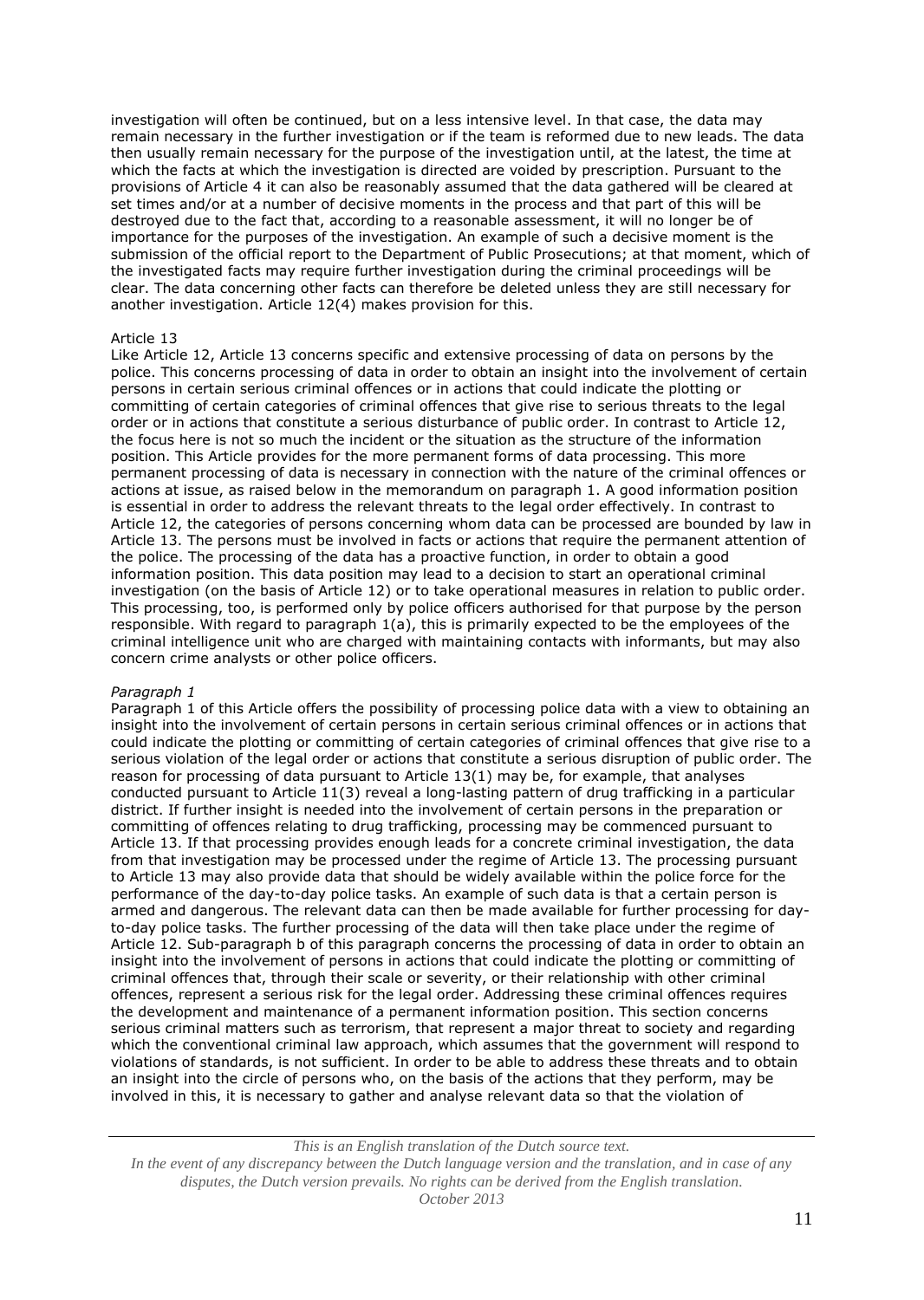standards, such as a bomb attack, can be prevented. The reason for the processing of data is that the actions may indicate the plotting or committing of certain categories of criminal offences that give rise to a serious threat to the legal order. The categories of criminal offences that seriously threaten the legal order, regarding which data may be processed on the grounds of this section, shall be described by national decree containing general measures. Only data concerning involvement in actions that could indicate the plotting or committing of these offences may be processed. The designation by national decree containing general measures, prevents excessively broad processing of data on actions and on the persons involved in these.

### *Paragraph 3*

Processing of data on a broader circle of persons is required in order to build up an information position on actions that could indicate the plotting or committing of certain categories of criminal offences that give rise to a serious threat to the legal order. In order to identify persons involved in such actions effectively, it is necessary to gather data at a very early stage. For that reason, this paragraph provides that personal data on persons involved in the actions referred to in paragraph 1(b) may be gathered and stored. These indications may lie in the membership of certain associations, such as gun clubs, membership of groups that are less accessible to the government or visiting certain websites on the internet. Pursuant to the provisions of section 5, good control of this processing of data can be exercised through the internal and external forms of supervision.

### *Paragraph 5*

This paragraph states that an authorised officer may provide the data encountered as part of the processing of data pursuant to paragraph 1 for further processing in a current investigation or an investigation still to be opened on the grounds of Article 12, processing on the grounds of Article 15 or for the performance of day-to-day police tasks, as referred to in Article 11. In the processing of data pursuant to paragraph 1(b), persons concerning whom there are reasonable suspicions of involvement in the plotting or committing of the criminal offences referred to in paragraph 1(a) can be identified. Persons can also be identified as suspects. In such a case, the data can be further processed by the criminal intelligence service or under the regime of Article 12. A similar working method applies for the regional intelligence service, because the regional intelligence service may encounter data that is important for the detection of criminal offences. By means of a procèsverbal, this data can also be made available for further analysis by the criminal intelligence service. In the cases in which the relevance of data to an investigation is evident, the criminal intelligence service can also pass on the data directly to the relevant investigation. It is also possible that the data processed in the context of this Article is relevant for the performance of day-to-day police tasks. For example where this involves intelligence from an informant concerning potential disruptions of public order at a particular location. In such cases, this intelligence may be provided for further processing under the regime of Article 11, so that surveillance can be intensified at the location in question. Naturally, there may be reasons to provide the data in such a way that the identity of the informant cannot be traced or that data that should not be widely available within the police force is released in other ways.

### *Paragraph 6*

This paragraph provides that data will be removed as soon as it is no longer necessary for the purpose of the processing. For the data processed on the basis of Article 13, it is important to note that data are cleaned every six months, with data that are no longer necessary for the purpose being removed. This paragraph contains the obligation to do so. As there is no natural limit for the Article 13-processing through the closure of an investigation, this paragraph provides that the data will be removed no later than five years after the date of the latest recording of data that shows the need for the processing of the personal data of the person concerned with a view to the objective referred to in paragraph 1.

#### Article 14

This Article offers the possibility of comparing police data automatically, on the basis of an investigation or processing as referred to in Article 12 or 13, or of processing it in combination with other police data, in order to determine whether links exist between the items of police data in question. The data can be viewed, to the extent that this is necessary for an investigation as referred to in Article 12(1), or for processing as referred to in Article 13(1). It has already been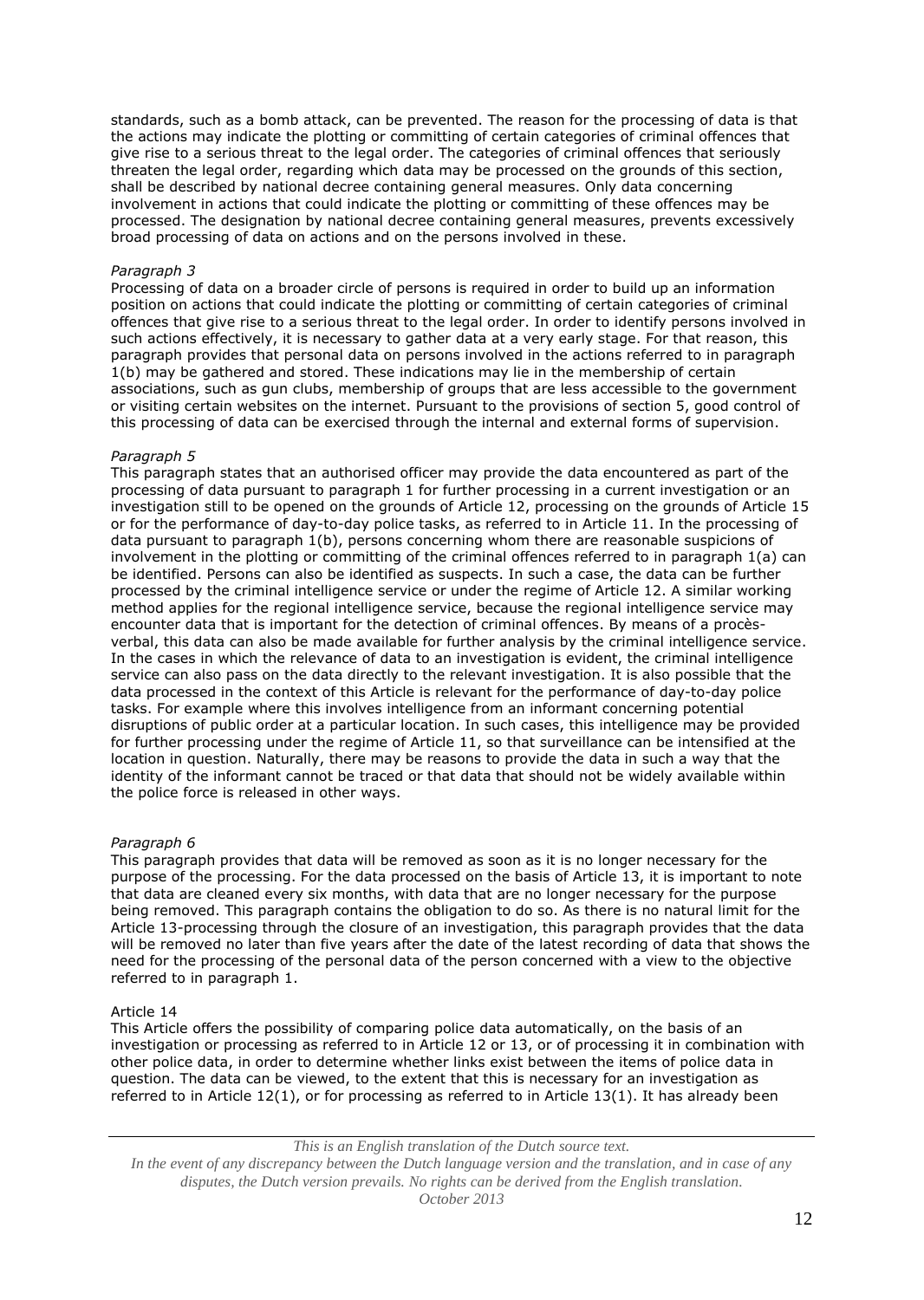stated in the General section of this Explanatory Memorandum that, in view of the risks for the protection of personal privacy and the hiding of sensitive investigations, it is necessary to bind such processing of criminal police data by strict criteria. Persons who originally appear in a particular capacity in individual investigations (as a suspect, witness, victim or in another capacity) may be shown in a different capacity (as a suspect) on the basis of this process. In this way, data obtained in one investigation through the application of far-reaching powers, such as the seizure of accounts, may become available to another investigation that, in itself, could not have provided grounds for the seizure. It must also be borne in mind here that the data that is processed in relation to Articles 12 and 13 has not or cannot always be tested for accuracy and completeness. This may also involve 'bulk data', data obtained through telephone taps and the seizure of computer data, before the data relevant to the investigation have been selected. Such bulk data may include data on citizens who are not under suspicion. In view of the character of this form of data processing, which can be farreaching in relation to personal privacy, the person responsible or the police officer concerned – and in the case of paragraph 4, also the competent authority – must carefully consider the interests served by viewing other investigative data in the light of the interests of the persons whose data could be involved in this investigation. The principles of proportionality and subsidiarity must be observed here, among other things. Obviously, no data may be included in the comparison of data that should have been destroyed pursuant to this national ordinance or to the Code of Criminal Procedure. Reference must also be made in that regard to the additional requirements laid down in the Code of Criminal Procedure regarding the use of certain data for other purposes within the police task.

# *Paragraph 1*

This paragraph provides for the possibility of automated comparison of police data from the investigation in question with police data processed in another investigation pursuant to Article 12 or for the performance of day-to-day police tasks pursuant to Article 11. In view of the potentially far-reaching character of this form of data processing, a number of criteria apply. Firstly, the comparison of the data must be based on clear grounds. The comparison of data in question must be necessary for the investigation of which the data is viewed. The requirements of proportionality and subsidiarity must be observed here. Secondly, the comparison of data is more limited than the processing of data and this ensures that the viewing of other data takes place only on the basis of data already obtained in the investigation from which the data is requested. This therefore is about verification. The comparison of data takes place on a 'hit/no hit' basis. Thirdly, the comparison of data is permitted only by officers who are authorised for that purpose. The circle of police officers who are permitted to view the relevant data is therefore confined to those who should view it on the basis of their tasks. Further rules may be laid down for this by national decree containing general measures, pursuant to Article 9(5). Fourthly, the further processing of the equivalent data is made dependent on the consent of an official authorised for that purpose. This officer must consider the extent to which further processing of the relevant police data for another investigation is justified, in view of the interests of proportionality, subsidiarity and hiding at stake. Pursuant to Article 6(6), the person responsible is required to designate such an official. This could be the head of the criminal investigation department or the leader of the relevant investigation team. The comparison of data pursuant to this paragraph does not extend to the data processed pursuant to Article 13. The viewing of police data on the persons concerning whom data are processed under the regime of that Article could easily lead to the circulation of sensitive investigation data that are processed by the relevant criminal intelligence service, such as on informants who have provided data on the modus operandi of a dangerous criminal. In view of the interests concerned, a decision was made not to involve the data processed pursuant to Article 13 of this draft in the comparison of data of paragraph 1.

#### *Paragraph 2*

This paragraph provides for the possibility of automated comparison of police data that is processed for a purpose referred to in Article 13 with police data processed in an investigation on the grounds of Article 9, a purpose other than those of Article 13 or for the performance of day-to-day police tasks pursuant to Article 11. In view of the analysis of criminal intelligence, it may be important to view data processed for a different purpose on the grounds of Article 10, an investigation on the grounds of Article 12 or for performance of day-to-day police tasks pursuant to Article 11. On the basis of this paragraph, a search of more data can be conducted than on the basis of paragraph 1, because the data of Article 13 may also be involved.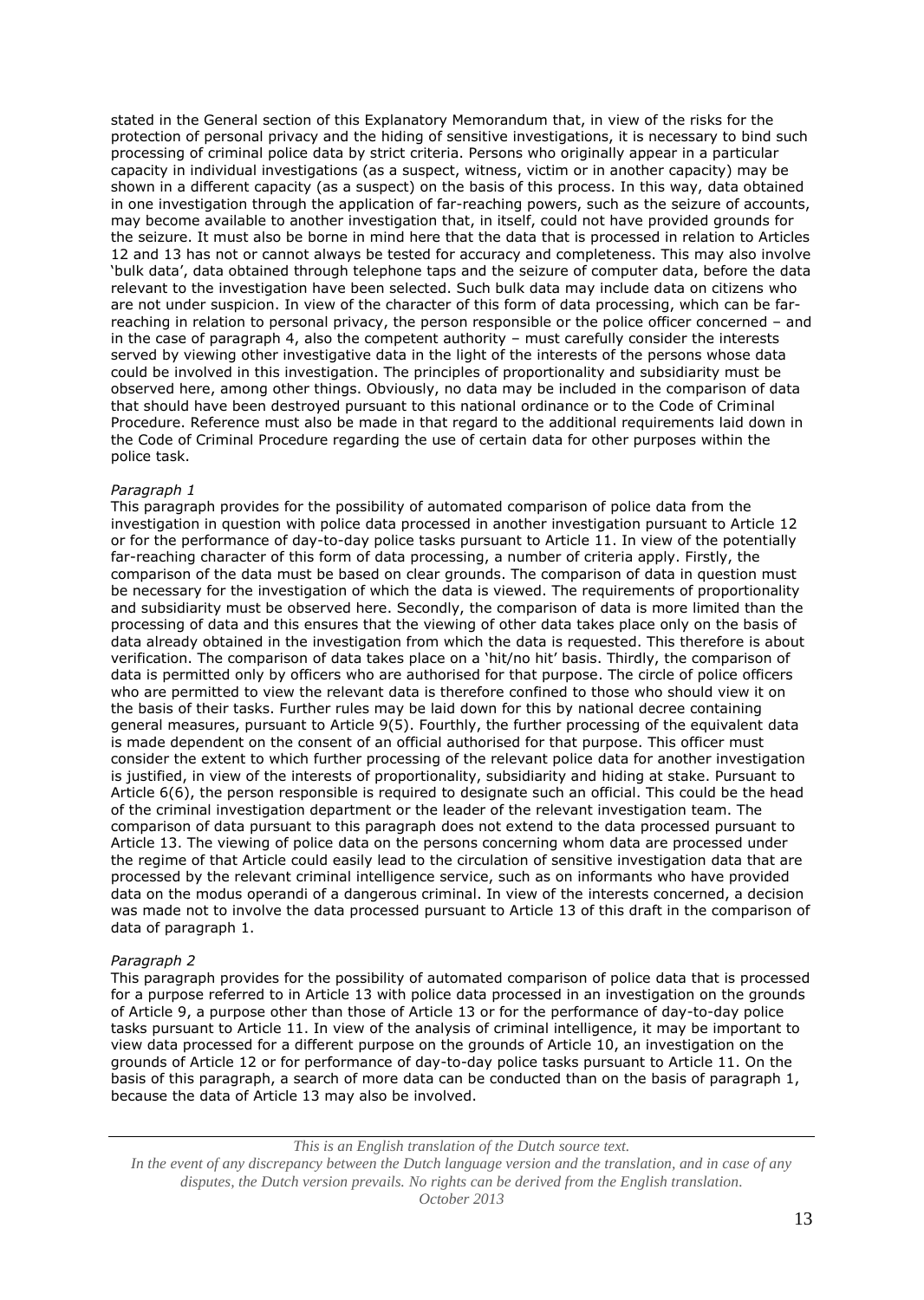This paragraph regulates that further rules may be laid down by or pursuant to a national decree containing general measures, with regard to the method of performing the comparison of data. This may relate to the categories of data on the basis of which comparisons can be made, the encoding of data and the way in which the links are made visible.

The principle of the draft is that police data are provided to police officers to the extent that they need this for the performance of their tasks. However, there may be serious reasons to refuse the provision of police data. A regulation for this is included in Article 18. In these cases, there may also be reasons to exclude the relevant police data from the establishing of links pursuant to Article 14, so that the relevant data cannot become known in that way outside the circle of police officers involved in the investigation. It is technically possible to design an automated system in such a way that restrictions are imposed on the circulation of data. This could include data concerning which provision to other parties could create risks for the health or safety or informants or witnesses. This can be realised, for example, by 'earmarking' or encoding data so that it can be accessed only by a restricted circle of persons.

#### *Paragraph 4*

Paragraph 4 provides for the possibility of combined processing of police data in the interests of an investigation as referred to in Article 12 or for an objective as referred to in Article 13. Once again, access to the data must be necessary for the investigation or for the analysis. The search method, however, is broader than in paragraphs 1 and 2, because it is not restricted to comparison. In this way, all data can be viewed. As already noted in the General section, the necessity criterion is developed in more detail in the Strasbourg jurisprudence with the requirements of the presence of a 'pressing social need' and of proportionality and subsidiarity. The pressing social need may be at issue in various cases, such as the prevention or detection of a serious criminal offence that could lead directly to serious disruption of society and that cannot be prevented or solved by other means. This could involve an attack on infrastructural work where many people come together, a kidnapping, hostage-taking or a series of serious criminal offences where there is a need to combine all relevant data on certain persons, including all data processed in relation to Article 13. This possibility may also be at issue in the case of terrorist action, or the threat of this. It could also include situations in which there is a need for the analysis of data when there is no concrete suspect or suspicion, such as a situation in which relationships between attacks conducted at different locations in the country are at issue. These relationships can become identifiable through analysis based on certain profiles of offenders, victims or facts. The serious threat to the legal order involved in the relevant case justifies the combination or searching of all available police data for the detection of these criminal offences. Finally, this could include tactical analyses in relation to which data concerning violations of standards that took place in a particular period in a particular geographical area is combined on the basis of composite search questions. On the basis of the outcomes of the investigation, a decision may be made to conduct a criminal

investigation directed at one or more persons. The processing of the data relating to such a criminal investigation could take place under the regime of Article 12 if there is specific processing of data on persons. Due to the breach of the principle of purpose-specification that underlies the regulation of Articles 11, 12 and 13, the potential breach of the personal privacy of the persons concerned and the consequences for the hiding of sensitive data within the police force, such a broad processing possibility must be bound by strict criteria. The principles laid down in Article 3 play an important role in this. Only in very serious cases can processing pursuant to paragraph 4 comply with the requirements of necessity, as developed in the Strasbourg jurisprudence, and of proportionality. This is reflected in the text of the draft in the words 'in exceptional cases' and the requirement that the competent authority issues instructions for this. The realisation of the further restriction on the basis of a substantive criterion, such as the criterion that such processing is permitted only in the case of a serious violation of the legal order or a threat to this, was considered. However, there are objections to the use of such a substantive criterion. Firstly because such a criterion could prove to be too restrictive in practice as soon as a need exists to apply this search possibility in cases in which the serious violation of the legal order is not evident. Furthermore, this criterion assumes an assessment: due to the interests at stake and the nature of the consideration of interests, assessment by a holder of authority is then an obvious step. Furthermore, the circle of persons who can be authorised to perform such an analysis must be very restricted. Within the force, only a few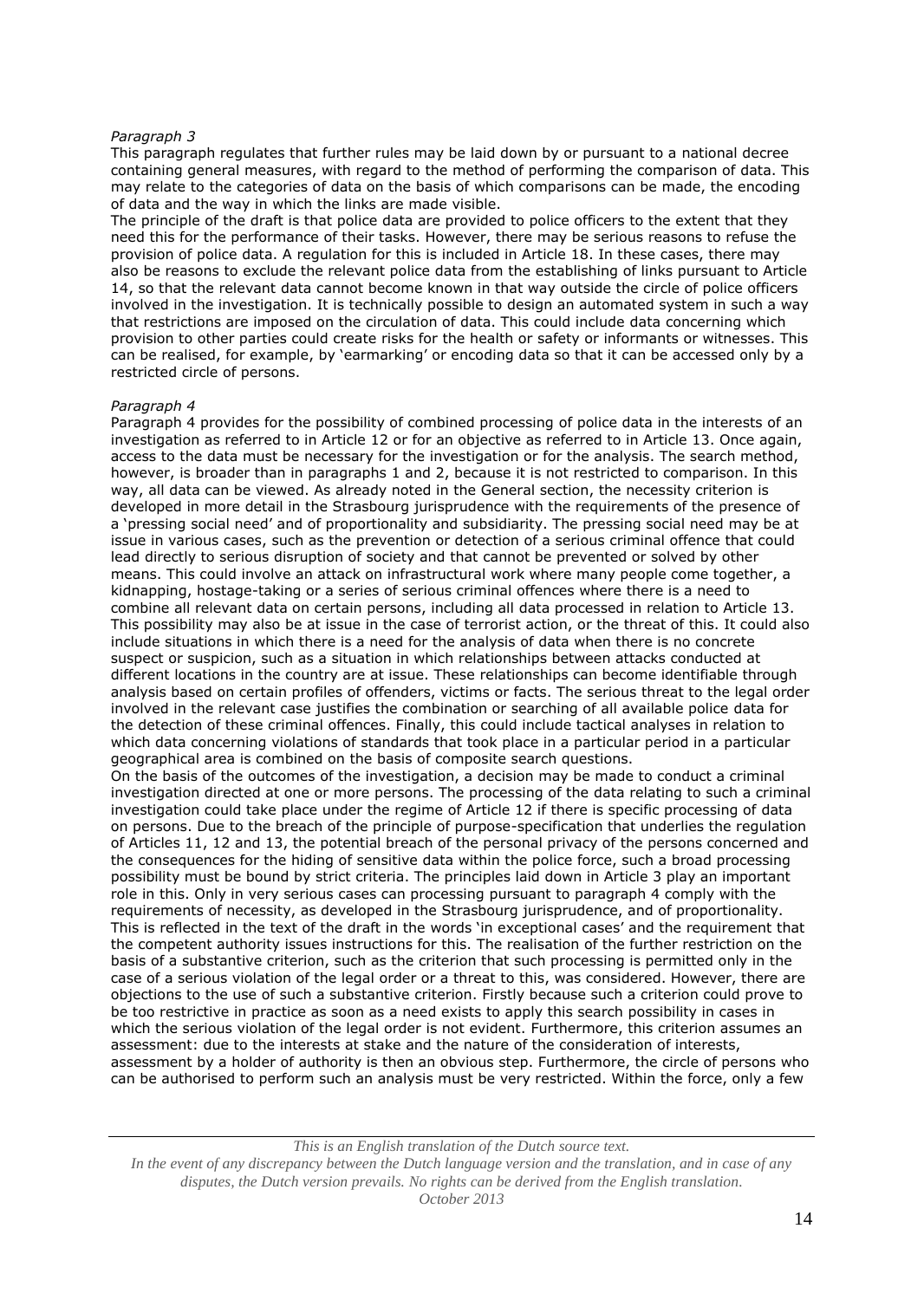police officers who have the required experience could be authorised for this. Pursuant to Article 9(6), further rules will be laid down in this regard by national decree containing general measures.

# Article 15

This Article provides for a regulation for data processing concerning informants. It concerns data regarding the actions of informants and integrated reports on meetings conducted with the informants. The data in the register of informants is protected and does not serve for operational use. The criminal intelligence provided by an informant may also be recorded in other police registers, to the extent that this data complies with the description of their purpose. This means that after the data has been recorded in the register of informants, the desirability of further processing with a view to an investigation as referred to in Article 12 or an analysis as referred to in Article 13 is assessed.

#### *Paragraph 1*

Paragraph 1 describes the purpose of the processing. The purpose of registration is to maintain a full picture of what happened in relation to the person of the (permanent) informant. This total overview is necessary for the control, management and quality assessment of the informant, as well as for the assessment of the use of data in relation to the risk factor for the informant and ultimately, for the accounting for and use of data provided by the informant. The processing of data on the basis of Article 15 relates to all observations, agreements and findings in relation to the informant, the person of the informant and the data provided. This includes reports of meetings describing the content of the conversations conducted with the informant, relevant data on antecedents and any involvement in criminal investigations, the day-to-day conduct of the informant and the contacts that he maintains with persons who may be involved in criminal offences. Such processing of data is necessary firstly for the smooth progress of contacts with the informant. On the basis of the data, the runners can form a view of the background and conduct of the informant and of the agreements reached with him at an earlier stage. In addition, the processing of the data serves as a basis for the processing of data by the criminal intelligence unit. This concerns the 'gross data' that can give rise to the provision of data to the criminal intelligence unit with a view to further refinement of that data. This 'net data' can be exchanged with the criminal intelligence units of the other regional forces. However, a term is attached to this, as included in paragraph 2. The purpose-specification of this paragraph also includes account for the use of the data in criminal proceedings. In that case, the storage term of paragraph 6 applies.

Pursuant to Article 9(6), the circle of persons who can be authorised to process data on informants will be further restricted. In view of the sensitivity of such data, authorisation must be restricted to certain police officers employed at the criminal intelligence service. Access to the 'informant codes' must be very strictly limited, for example to the head of the criminal intelligence service or his deputy.

### *Paragraph 2*

The data that the informant provides should be kept in order to enable the assessment, on the basis of the overall picture presented by the data, of whether the data can be used in view of the safety of the informant. It is also necessary to assess the extent to which data qualify for operational processing, i.e. for involvement in an investigation pursuant to Article 12 or processing as referred to in Article 13. Paragraph 2 makes further processing possible within a period of four months after the date of the initial processing. If no term were set then, due to the fact that the data processing has a broad character, processing with a view to the assessment of the reliability of the informant could evolve in practice into operational processing that is aimed partly at the analysis of data with a view to the objectives of Article 13. This is undesirable, as it would undermine the own regime geared to this, of Article 13.

#### *Paragraph 3*

For the explanation of this paragraph, reference is made to the explanation for Article 13(2). In addition, it can be noted that the specific objective of processing may mean that data are gathered on persons concerning whom informants provide data and persons with whom the informant maintains contacts in daily life, such as family members or acquaintances, to the extent that this is necessary for control and management of the informant.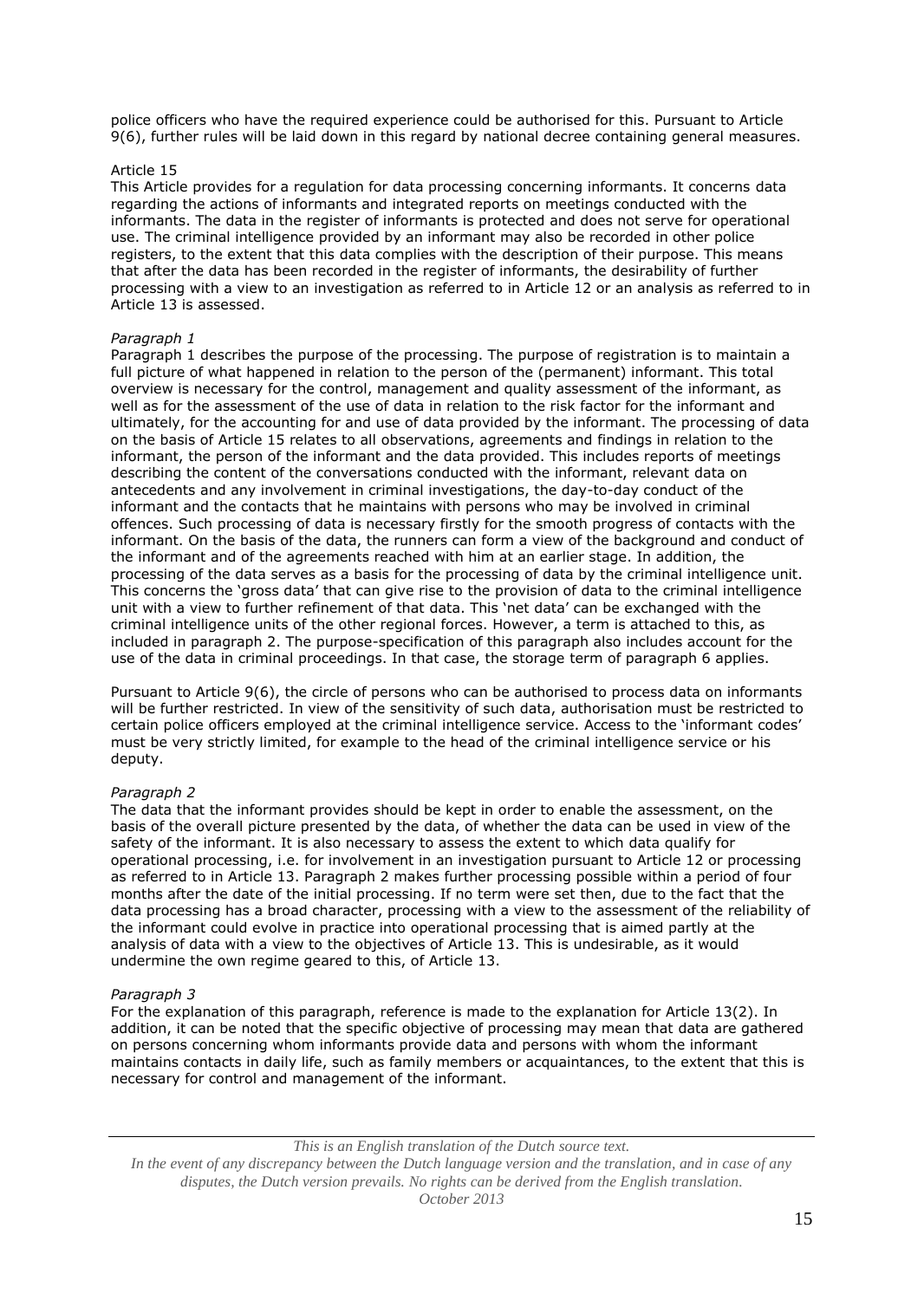For the acquisition of a clear picture of the informant's contacts and conduct, and thus for an accurate assessment of the risks associated with the deployment of that informant, it is essential that all available data on that informant within the police force can be processed. Pursuant to Article 16(4), it is possible to determine whether the informant is involved in certain investigations or other processing. This system is described in the relevant explanation. In addition, this paragraph offers the possibility of direct searches for police data on the informant. Direct comparison of data may be at issue in cases where data are sought that has not been made available pursuant to Article 16. In contrast to the comparison of data pursuant to Article 14, no additional consent is required for the further processing of the data from an official authorised for that purpose. The need to hide processing of data on informants prevents this. The data are processed solely with a view to the control and management of an informant and will not be made available for further processing pursuant to Article 11, 12 or 13. Equally, the data processed on informants cannot be involved in the establishment of links between data pursuant to Article 14. Due to the sensitivity of this data, no reference to Article 15 is included in Article 14.

# *Paragraph 5*

Pursuant to paragraph 1, police data can be processed with a view to the control and management of an informant as well as the assessment of and accounting for the use of data from informants. This not only concerns data such as the name and address, but also data on the daily life habits of these persons and the way in which supervision of their safety is conducted. The recorded data are not used to investigate criminal offences but for the management and control of these persons. Due to the sensitivity of the recorded data, the risk that unrestricted use of such data can cause for the safety of the person concerned and thus the need to be able to hide this also within the police organisation itself, this paragraph provides for the possibility of applying the regime of this Article to the processing of police data concerning e.g. infiltrators or witnesses included in a witness protection programme. The categories of persons concerning whom this possibility may be used can be designated by national decree containing general measures. The categories of persons concerning whom police data are processed are also designated here, because the application of paragraph 3 will not be a good match with the processing of data on infiltrators or witnesses.

#### *Paragraph 6*

This paragraph provides that data will be destroyed no later than ten years after the date of the latest recording of data showing the need to process the personal data of the person concerned in view of the objective referred to in paragraph 1. If the registered informant has not given any reason to process data during this period, therefore, the data must be destroyed. The background to this provision lies in the fact that the processing of data pursuant to paragraph 1 can take place with a view to different objectives. If the police data originating from the informant is processed further, the processing term is determined by the operational use of that data. This means that the processing terms applying for the processing of data under the regime of the relevant Articles is leading in the determination of the processing term for that data. The processing term for the police data processed with a view to the control and management of the informant is linked to this through the reference to the purpose referred to in paragraph 1. The term for saving data in this paragraph applies for all police data processed pursuant to paragraph 1. At the end of ten years following the last processing of data showing the need to process the personal data of the person concerned with a view to the objective referred to in paragraph 1, the data must be destroyed. This term sets a clear limit on the use of the data, but at the same time provides the necessary scope for processing of the data for accounting for its use – for example on the basis of criminal proceedings – or the ability to track the informant in relation to the assessment of his reliability. At the end of ten years, the data must be destroyed unless reasons arise within that term for the processing of police data with a view to the objective of paragraph 1. Finally, it should be noted that paragraph 2 entails that part of the data provided by the informant may fall under different regimes for the processing of police data, so that certain data may be saved and processed with a view to different objectives during the term that applies for the processing of the item of data for the relevant purpose within the police task.

#### *Paragraph 7*

The main features of the definition of an informant are that the informant provides data on persons involved in criminal offences that have been or are to be committed, that the informant himself is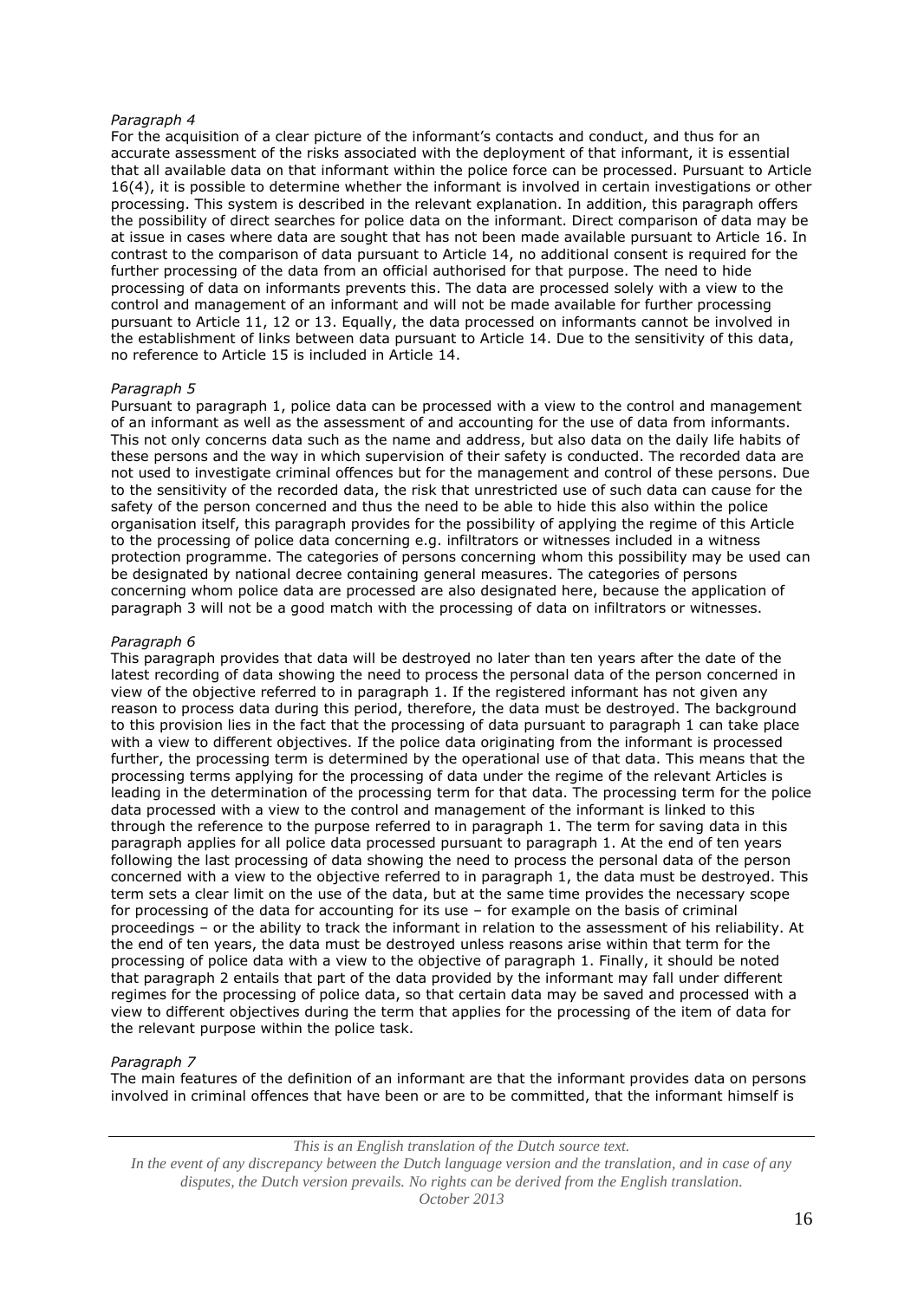not involved in committing criminal offences and that the provision of the data gives rise to risks for the informant or for third parties.

# Article 16

This Article provides for a regulation for further processing of personal data that were originally processed with a view to an objective as referred to in Article 11, 12 or 13, to support the police task. On the one hand, Article 16 provides for an additional legal ground for the further processing of data for purposes other than those for which they were already processed. The additional legal ground relates to supporting tasks. On the other hand, this development of Article 16 provides for a further development of the obligation that already exists pursuant to Article 18, to provide data relevant to another person responsible to that person. Article 16 has a tiered character in terms of levels of hiding. The data that can be made available for viewing nationally requires no special hiding within the police task. The relatively innocent character of the data justifies the fact that in principle, it may be processed further for all parts of the police task. In accordance with the principle of Article 18(1), the data provided in this way may in principle be used only for the purpose for which they are provided in the relevant case. Via the written record, the person responsible states in advance which items of the data are made directly accessible and which are provided to other forces, to the extent necessary to support the police task, and for which purpose. Secondly, the data provided pursuant to paragraph 2 requires stronger hiding. This hiding will primarily be expressed in the form of a more restricted category of authorised persons. Pursuant to Article 9 of the draft, rules for this will be laid down by national decree containing general measures. The fact that the data concerns specialised matters means that only persons authorised for these specialised matters will need the data for the performance of police tasks. Once again, an assessment takes place in each case and in principle, the data may only be used for the purpose for which it is provided, albeit that Article 18 also offers the possibility of providing the data for a different purpose within the police tasks, on the basis of a prior assessment in each case. To the extent that data are processed on the grounds of Article 16 in response to requests from other institutions, the requests to that end are first recorded pursuant to 11, 12 or 13, after which further processing may take place on the grounds of Article 16. With regard to requests for international legal assistance too, the initial processing will always take place in relation to Article 11, 12 or 13, after which further processing can take place pursuant to Article 15. The principle of the draft is that the person responsible supervises correct processing of data that takes place under his management. The person responsible in the force that processes the data further is then required to supervise compliance with Article 3 and to take measures as referred to in Article 4. That responsibility relates only to the processing of data that takes place under his responsibility. With regard to the data processed for the supporting tasks, the obligation laid down in Article 3(4) to report the source of the data and the way in which it was acquired does not apply. The reason for this is that part of the data processed for the supporting tasks originates from different sources, including from the set of data gathered for the performance of day-to-day police tasks. After all, this obligation does not apply for the processing of data for the performance of the police task either. However, it would be obvious for existing reports of the source of data and the way in which it was acquired to continue to accompany that data when it is processed further in relation to Article 16.

#### *Paragraph 1*

This paragraph provides the basis for further processing of certain data from Articles 11, 12, and 13 for purposes other than those for which the data was originally processed and to that end, to process it for longer. The person responsible determines which data qualify for further processing for the purposes referred to in paragraph 1 and whether they can be made available for viewing nationally or are made available on the basis of an assessment in each case. The person responsible must assess which data qualifies for further processing on the grounds of Article 16.

#### *Paragraph 3*

It is extremely important that there is a possibility to coordinate the different instances of processing within the police force. Firstly because this may be of importance for the further approach to a criminal investigation. Secondly because it is necessary to know the extent to which investigations are conducted within the police force into particular persons or locations, or other entities. The possibility of exchanging police data relating to a person concerning whom processing is performed on more than one occasion is essential for the effectiveness of the investigation of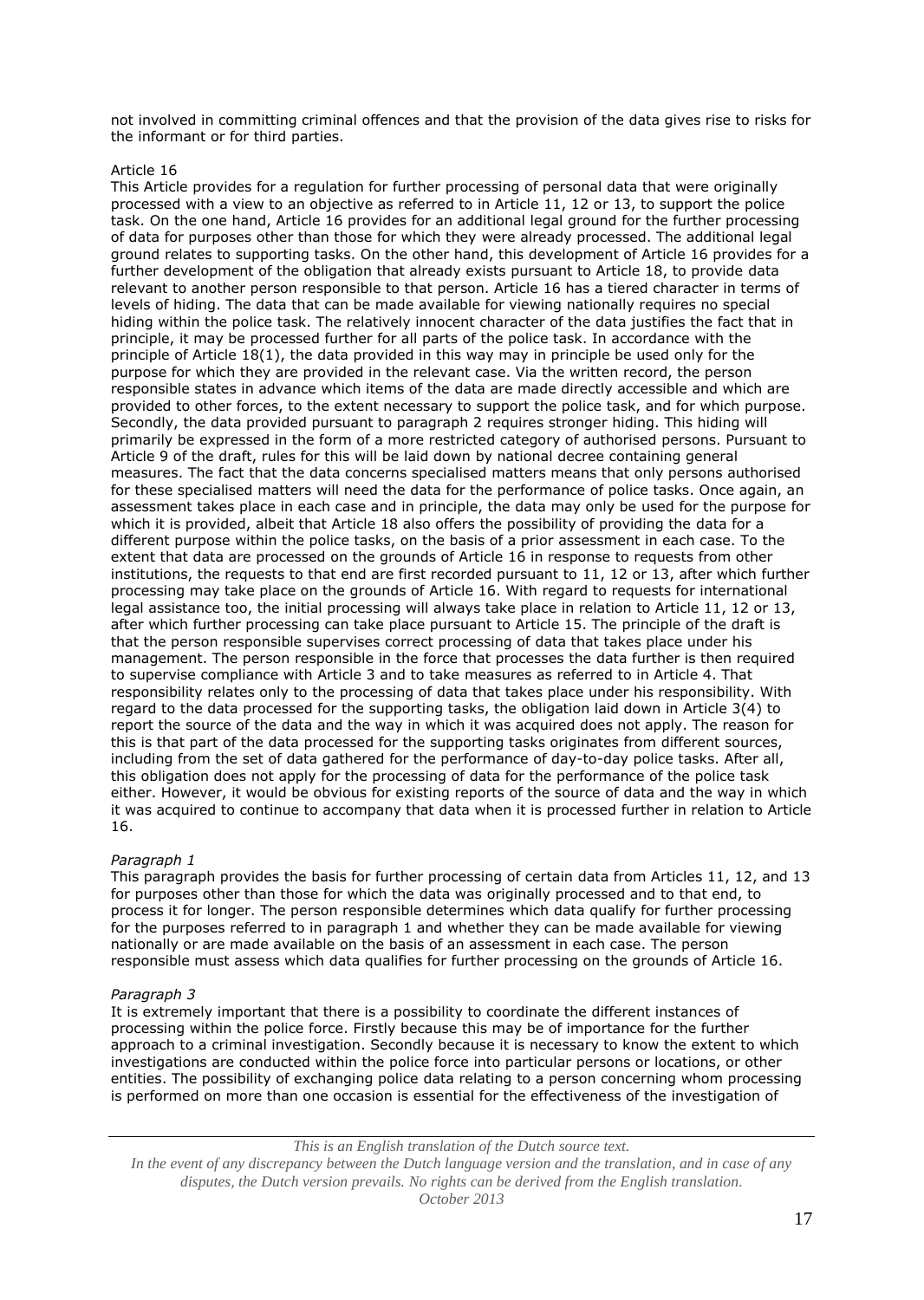criminal offences. Pursuant to this paragraph, links can be laid through automated comparison between the different instances of data processing that take place in relation to a particular person in the interests of different objectives within the police task.

# *Paragraph 4*

In order to enable supervision and to provide for public access to information and foreseeability, an obligation has been included for the person responsible to record a number of aspects of the processing in writing. This will be developed further by national decree containing general measures. The processing terms depend on the specific objective for which the relevant data are processed. By national decree containing general measures, further rules will be laid down for this. A uniform regulation for saving all data covered by this Article is not feasible, due to the great diversity of the data.

# Article 17

Article 17 aims to provide for limited periods during which removed police data are kept for the handling of complaints and accounting for actions. As a general rule, data that is processed pursuant to Articles 12 and 13 is removed as soon as it is no longer necessary for the purposes for which it was processed. Data that proves to be inaccurate is destroyed pursuant to Article 4. Data that are removed are no longer accessible for operational purposes but are not destroyed immediately. They are 'set aside', as it were. Through automation, this need only mean that they are made inaccessible. In exceptional cases, the data can be made available again for operational use.

# *Paragraph 1*

Paragraph 1 describes the purposes for which police data are kept after their removal. Democratic control must also be possible after some time, for example in relation to the working method in the exercise of far-reaching powers. The data must then still be available. Pursuant to the draft, a term for keeping removed data is introduced and is set at a uniform period of five years for all data. This will lead to greater clarity and uniformity regarding the saving and destruction of police data.

# *Paragraph 2*

As in principle, the saved data are no longer available for operational use, it is obvious that they should also not be provided to third parties. With the exception of Articles 24 and 25, the provisions of paragraph 3 are therefore declared inapplicable to these data. Otherwise, removed data could be restored through provision to third parties. This would not be consistent with the removed character of the data. However, the general provisions and the provisions concerning legal protection apply in full to saved data. Citizens have the right to view the data kept in relation to them and to ensure that these police data, too, are correct.

# *Paragraph 3*

In this paragraph, an exception is formulated to the rules that removed data should no longer be available for operational purposes. First and foremost, the potential relevance for future investigations does not, in itself, form an argument for saving data. The purposes for which removed data are saved are described in paragraph 1. In exceptional cases, however, a situation may arise in which the data saved for the purposes described in paragraph 1 must be made available for operational purposes, for urgent reasons. If, for example, it becomes clear in the course of an investigation on the grounds of Article 12 that certain removed data could be exceptionally relevant for solving the case, and these data are still available in the category of removed data, it would be unreasonable if it was not permissible to retrieve these data. The purpose for which the retrieval of the data is necessary, and the data concerned, must be clear in advance however. Pursuant to this Article, undirected searches or processing in combination with new data are not permissible.

In order to prevent excessively easy deployment of this facility, an order from the competent authority is required. The task of the competent authority is to assess whether an exceptional case is indeed involved and whether it is sufficiently clear in advance which data are involved, so that no undirected search actions need take place in the data that have been removed.

*Paragraph 4*

*This is an English translation of the Dutch source text.*

*In the event of any discrepancy between the Dutch language version and the translation, and in case of any disputes, the Dutch version prevails. No rights can be derived from the English translation. October 2013*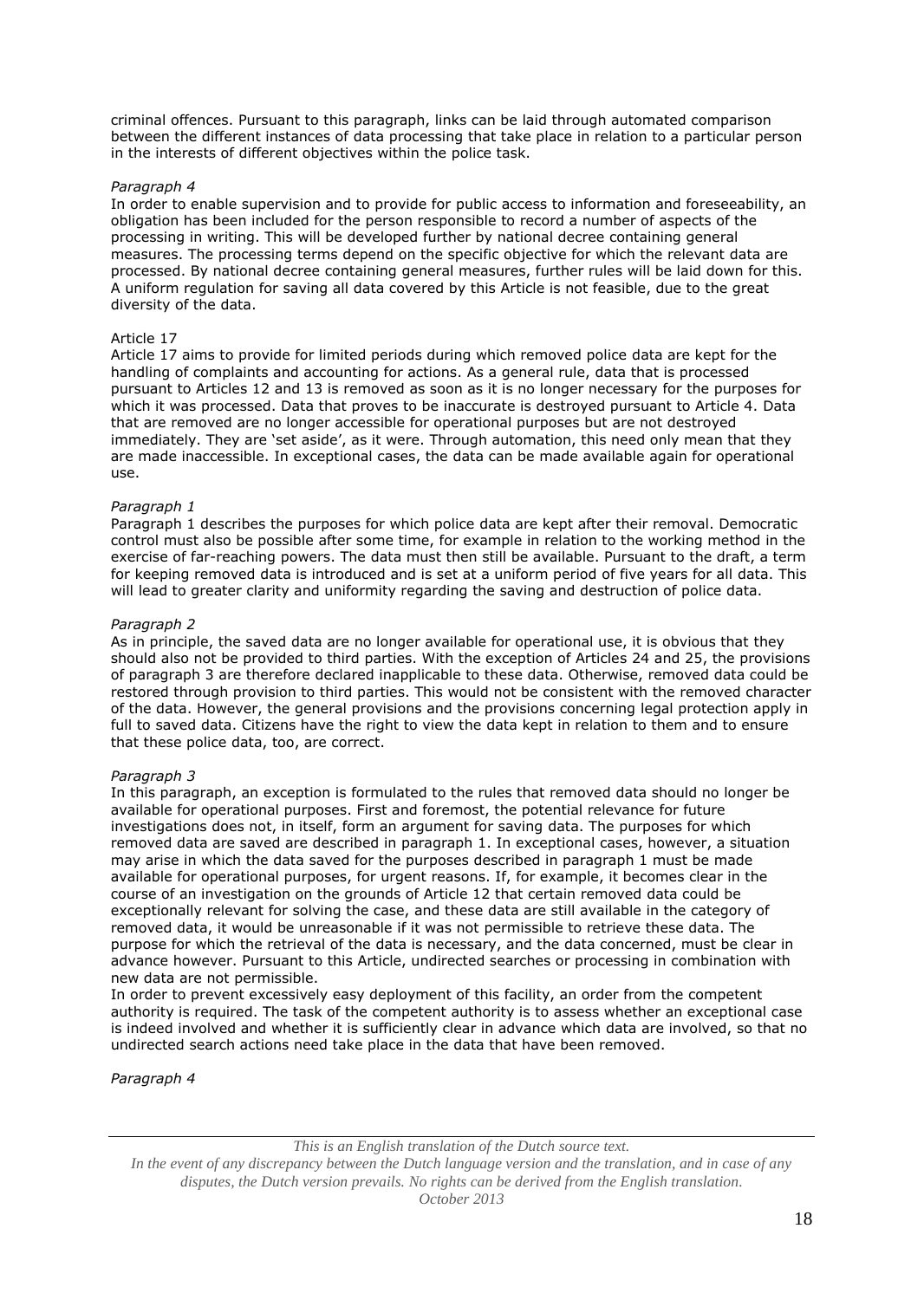This draft includes a regulation concerning the removal, saving and destruction of data. After all, with a view to the principles of necessity, purpose-specification and protection of the privacy of citizens, an exhaustive regulation is laid down for the processing of police data. However, paragraph 4 includes the possibility of meeting exceptional interests of cultural preservation, in the form of a hardship clause. Pursuant to this paragraph, it is possible to prevent destruction of police data, to the extent that, in the view of the person responsible, this is counter to the value of the archive files as elements of the cultural heritage or for the purpose of historical research.

#### Article 18

#### *Paragraph 1*

Paragraph 2 of the draft formulates a number of objectives within the police task. Police officers can process data in view of those objectives. In a number of cases, such processing is subject to authorisation by the person responsible under whose management the processing takes place. The broad definition of the term 'processing' means that other police officers may be involved, within the objective of the processing. It is possible, for example, that police officers responsible for surveillance may further process certain police data on a frequent offender with a view to the performance of day-to-day police tasks. Such data may also be of importance for other police officers who come into contact with the relevant person as part of the performance of day-to-day police tasks. The viewing and if necessary, further use of this data may also fall under the processing of police data for the original purpose. Such a form of further processing is at issue in Article 11(2) and 11(3). In addition, paragraph 2 provides for the possibility of further processing of police data with a view to a different objective within the police task. For example if police data have been gathered on a particular person with a view to the performance of day-to-day police tasks but, because that person is also suspected of serious criminal offences which are under investigation by an investigation team, also prove to be important for that investigation. Such a form of further processing is at issue in Articles 12(3) and 13(4). The draft provides for the possibility that certain categories of police data from the investigation are compared with other police data that are already available. This is regulated in Articles 14(1), 14(2) 15(4) and 16(4).

This paragraph provides for an obligation for the person responsible to make police data available for further processing, as described above. This obligation relates to both the persons under his management and the persons under the management of another responsible person, to the extent that they need the data for the performance of police tasks. As part of the performance of his tasks, a police officer may come into contact with the different persons responsible, either because he needs data that are processed by a different police force or because the processing of data with a view to a particular objective may take place under the direction of different persons responsible. The person responsible is required to provide data, to the extent that these are necessary in view of the performance of the police task in accordance with the rules of paragraph 2 of the draft. Viewing and any further use of that data takes place under the responsibility of the person responsible under whose management further processing then takes place. This also means that further processing by the police officers under the authority of another person responsible is justified only if, in the cases in which authorisation is required, these officers are authorised for that purpose by the person responsible. Developments in data technology make it possible to provide police data electronically, the transfer of police data without human intervention will then become the rule rather than the exception. Taking account of the technological developments, the person responsible may opt to provide the police data electronically, directly to police officers who fall under the management of another person responsible.

#### *Paragraph 2*

This paragraph offers the possibility of refusing to provide data to a police officer from the person responsible's own force or to provide police data to a police officer under the management of another person responsible in the cases in which there is reason to do so for technical investigative reasons. In the cases of sensitive criminal investigations with a high termination risk, there may be a need to protect data, including within the person responsible's own police organisation. Such investigations are also referred to as 'embargo investigations'. The investigation into a particular incident could be harmed because data are provided to police officers who are not directly involved in this investigation. The phrase 'in exceptional cases' shows that such a method must not be allowed to become a general line of conduct in practice, but is only permissible as an exception. The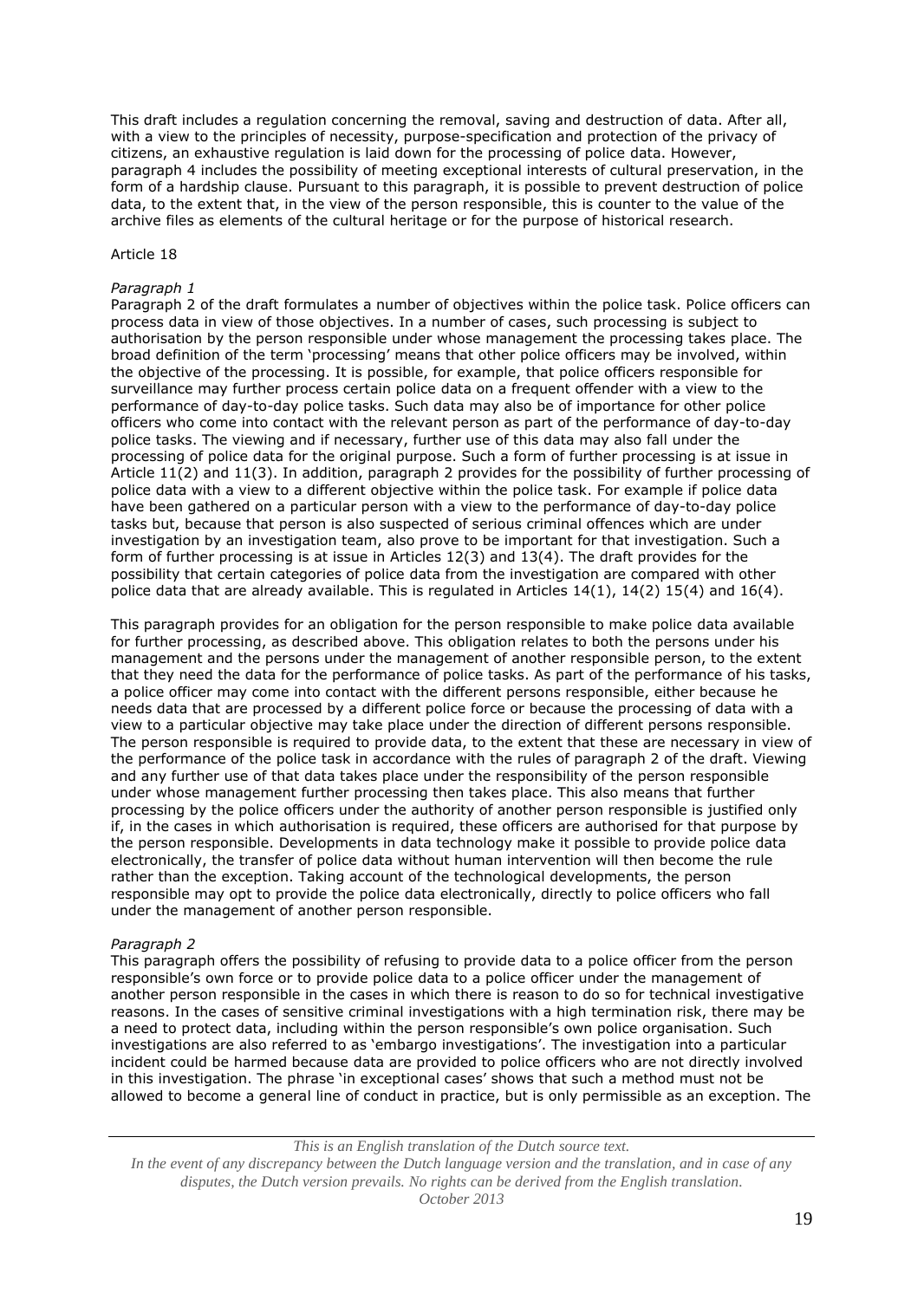main point of the legal regulation is that data are provided to other police officers to the extent that they need this for the performance of police tasks, either directly or through processing with a view to supporting tasks, as referred to in Article 16, unless there are sound reasons not to do so. The draft aims to offer the police greater scope for the exchange of data and broad application of this provision could seriously harm that principle. This principle will be reflected in the further rules to be laid down by national decree containing general measures. In the cases described above, there may also be reasons to exclude the relevant police data from the establishing of links pursuant to Article 14, so that the relevant data cannot become known in that way outside the circle of police officers involved in the investigation. To that end, Article 14(3) includes the possibility of laying down rules on the encoding of police data by or pursuant to national decree containing general measures, by assigning an indication to that data concerning its reliability and confidentiality and the possibility of processing it further for an analysis or investigation.

# Article 19

This Article regulates the provision of police data to members of the Department of Public Prosecutions with a view to certain objectives or for the performance of certain tasks.

# Article 20

# *Paragraph 1*

If a legal regulation concerning intelligence services provides for this, police data may be issued to that intelligence service.

### *Paragraph 2*

The reference to assistance for an international criminal court applies as a mirror provision for Article 6 of the International Criminal Court Implementing Act of 20 June 2002, which offers the possibility of providing data to the Court if this is necessary for the proper performance of the tasks of the Court.

# *Paragraph 3*

The provision of police data to the police authorities of other countries is bound by the general condition that such provision is necessary for the performance of the police task in the Netherlands or in the relevant country. This is consistent with the necessity principle of Article 3(1) of the draft. Reference is made to Article 39(4) and 39(5) of the Police Kingdom Act of Curaçao, of Sint Maarten, and of Bonaire, Sint Eustatius and Saba. Pursuant to these paragraphs, there is an obligation to exchange police data between the police and the European section of the Kingdom and the police of Curaçao and Sint Maarten. Article 59 of this Kingdom Act provides for the possibility of arranging for Article 39(4) and 39(5) to enter into force later than the rest of the Kingdom Act. These paragraphs will enter into force as soon as this national ordinance and the equivalent regulation on Sint Maarten enter into force. Until these paragraphs enter into force, an exchange is possible on the grounds of the mutual arrangement pursuant to Article 57 of the Kingdom Act.

#### *Paragraph 4*

The provision of data to other countries is bound by the criterion that sufficient assurances are present at the recipient institution for the correct use of the data provided and for the protection of personal privacy. Countries that are members of the Council of Europe can be expected to comply with this criterion. For countries where this is not the case, an assessment must be made in each individual case as to whether the provision of the data is justified in view of the nature of the data and the purpose for which they are requested, taking account of what is generally known about the relevant country.

#### *Paragraph 5*

Further rules on the provision of data to foreign police authorities or international investigation organisations shall be laid down in a national decree containing general measures.

# Article 21

The persons to whom and the institutions to which data shall or may be provided can be designated by or pursuant to national decree containing general measures. This concerns persons and institutions that require certain police data on a structural basis for the proper performance of their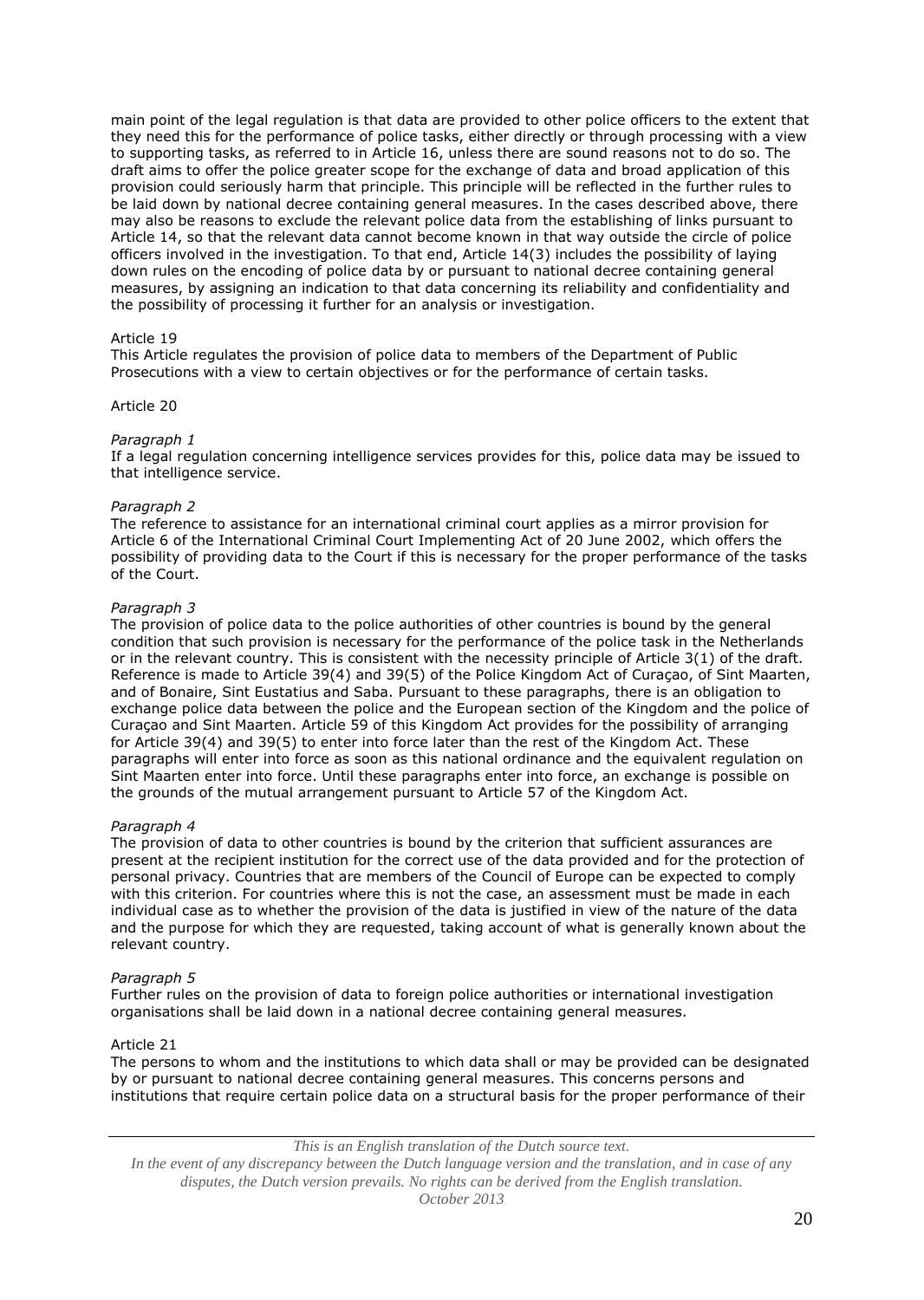tasks. It also concerns persons and institutions with a national task. Pursuant to Article 21, these institutions may be designated if there is a serious general interest that necessitates the provision of police data. The criterion of a serious general interest is drawn from Article 8(4) of Directive 95/46/EC of the European Parliament and of the Council of 24 October 1995 on the protection of individuals with regard to the processing of personal data and on the free movement of such data (OJ of 24 October 1995, L 281). In view of Article 8(2) of the European Convention on Human Rights (ECHR), the term 'serious general interest' must be deemed to refer to the interests of the country's national security, public security or economic welfare, the prevention of disorder and crime, the protection of health or good morals or the protection of the rights and freedoms of other parties. Processing of data serves a general interest if that processing is of importance for the society. From the point of view of a serious general interest, processing of data is justified if these data are of more than ordinary significance for the society. Application of the criterion of the serious general interest implies a consideration of interests. The interest served by the provision of data is assessed in terms of the interest of the personal privacy of the persons to whom the police data relate. The principles of proportionality and subsidiarity must also be taken into account in this consideration of interests.

The designation of persons and institutions may take place by or pursuant to national decree containing general measures. This provides the possibility of designating the persons or institutions concerned by means of a ministerial regulation. Further restriction of the categories of persons and the categories of data to be provided is reserved for a national decree containing general measures.

# *Paragraph 2*

Paragraph 2 grants the Minister of Justice the authority to derogate from any regulation concerning the provision of police data. This authority concerns all provision regulations of this section and may lead to both the granting of consent to provide data and the imposition on the person responsible of an obligation to do so. The proposed derogation authority may be used only in exceptional cases, and a categorical derogation is therefore not possible. The minister must always state in his order the data for which he permits derogation from the provisions of this section.

# Article 22

This Article offers the possibility of providing police data in exceptional cases. Under certain conditions, the person responsible may decide to provide police data to third parties. A number of requirements apply. Firstly, provision is only possible for certain purposes, i.e. the prevention and investigation of criminal offences, the maintenance of public order, the provision of assistance to those who need it or the performance of supervision of compliance with regulations. These objectives may entail that police data are provided to third parties. The formulation of the objectives in sub-paragraphs a, b and c is consistent with the description of the police task in Article 5 of the Kingdom Act. This means that data can be provided to third parties, such as other government services or non-government institutions if this is consistent or compatible with the objectives for which the police themselves process the data. Provision pursuant to Article 22 may include the provision of police data to a victim or to the party who represents the interests of the victim in law with a view to a claim by the victim for compensation for the damages he suffered. There may be reasons for such provision to the extent that this involves data that are not available to the Department of Public Prosecutions, for example because no official report has been taken or because the official report was not submitted to the Department of Public Prosecutions. The purpose of the provision in that case is to provide assistance to those who need it (Article 22(c)). Another example concerns the provision of data on a child who is a victim of abuse to the management of a school or to the teacher concerned for the provision of assistance to the child in question. This may also concern the provision of police data to municipal authorities for supervision of compliance with brothel licences, to the extent that such provision does not take place in relation to Article 23. Secondly, the provision must be necessary in view of a serious general interest. This criterion shows that the provision is of more than ordinary significance for the society. Pursuant to the principles of proportionality and subsidiarity, this interest must be serious enough for the interest of provision to third parties to outweigh the interest of the protection of the personal privacy of the person to which the police data relate. Thirdly, the decision of the person responsible to provide police data is taken by agreement with the competent authority. In relation to Articles 22 and 23, 'the competent authority' refers to the authority that holds responsibility for the work for which the data were processed.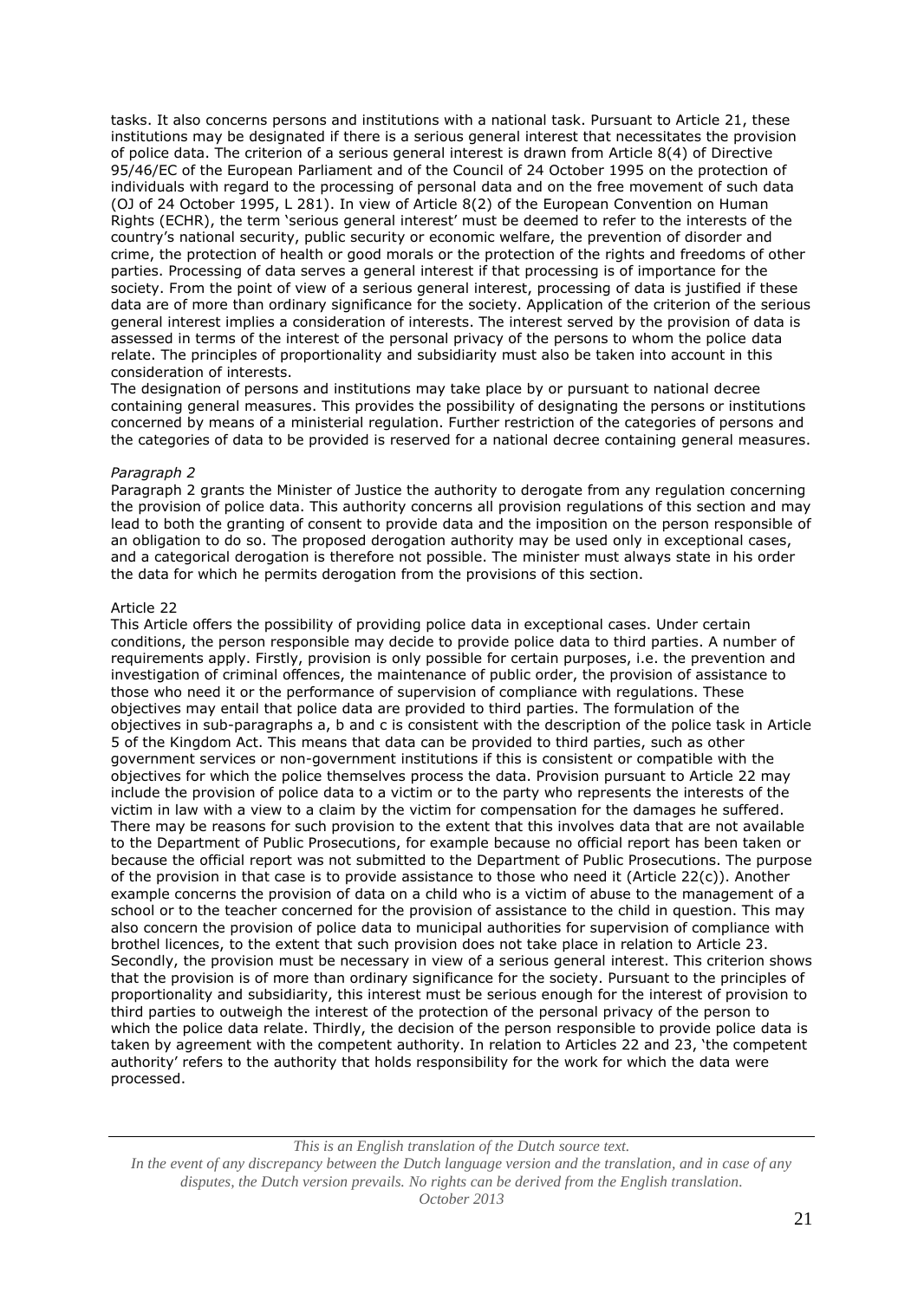# Article 23

In practice, the police work together in alliances. The need arises here for a structural exchange of data in which the police and third parties have parallel interests. In these alliances, the performance of police tasks is consistent with the interests of the authorities with which the police cooperate. For example, the police force works for the control of youth crime with a wide-ranging group of institutions that are involved with problem youths.

In relation to Article 23, this may also involve cooperation with private individuals, such as retailers in addressing shop crime. Article 23 provides the basis for the provision of data to third parties in such cases. The conditions are laid down in Article 23(1). The person responsible may only decide that police data will be provided to persons or institutions for an alliance to the extent that this is necessary for a serious general interest. This criterion is explained in more detail in the notes to Articles 21 and 22. The provision of police data to third parties as part of an alliance may take place only if the purpose of the provision is consistent or compatible with the tasks of the police. In addition, the requirement of a serious general interest applies. Examples in which a serious general interest may be at issue in the provision of data for an alliance include the control of youth crime, control of domestic violence or the approach to shop crime. Apart from the fact that a serious general interest must be at stake, the purpose of the provision must be consistent or compatible with the police tasks, i.e. the prevention and investigation of crime, the maintenance of public order, the provision of assistance to those in need of this and the performance of supervision of compliance with regulations. With regard to the involvement of the competent authority, the comments made in that regard in relation to Article 22 apply. The decision to provide the police data must state the alliance for which the data are provided as well as the purpose for which this was formed, which data will be provided, the conditions on which the data will be provided and the persons to whom or the institutions to which the data will be provided.

# Article 24

This paragraph offers the possibility of laying down further rules by or pursuant to national decree containing general measures, with regard to the categories of police data that are or may be provided pursuant to Articles 21, 22 and 23. If necessary, certain data may be excluded from provision to third parties in this way. This could involve sensitive investigative data, such as certain data from current criminal investigations, data being processed under the regime of Article 13 or data regarding informants who are pursuant to Article 15.

#### Article 25

In certain cases, there is a need for police data for scientific research and for policy data. To that end, the registers should be opened subject to the necessary assurances. By national decree containing general measures, rules will be laid down regarding this. There are objections to the direct regulation of this subject matter in the national ordinance due to the fairly extensive casuistry. The national ordinance does include, as a general standard, that the results of the scientific research may not contain any data that can be traced to individual persons. The generally sensitive nature of the data recorded in police registers makes it necessary to exclude the use of these for e.g. historical research in which the conduct of individual persons is discussed.

# **§ 4. Rights of the person concerned**

# Article 27

The right to viewing is based on the principle, which is also laid down in international treaties, that a person concerning whom personal data are processed by the police must be given an opportunity to view those data, partly with a view to exercising his right to correct or delete such data. This means that in principle, everyone must be given an opportunity to determine whether their data are processed and if necessary, to contest such processing in law. Reference can also be made to Article 13 of the European Convention on Human Rights (ECHR) in that regard, which provides that everyone whose rights or freedoms under that convention have been breached has a right to an actual legal remedy for a national institution. Respect for privacy is laid down in this convention (Article 8 of the ECHR). However, the right to access data is not an absolute right, as it may be restricted if this is necessary in a democratic legal system in interests including combatting crimes. An investigation could be seriously frustrated if suspects of criminal offences became aware of certain police data in the course of a criminal investigation and adapted their behaviour in such a way that, for example, the deployment of special investigative powers became illusory. The draft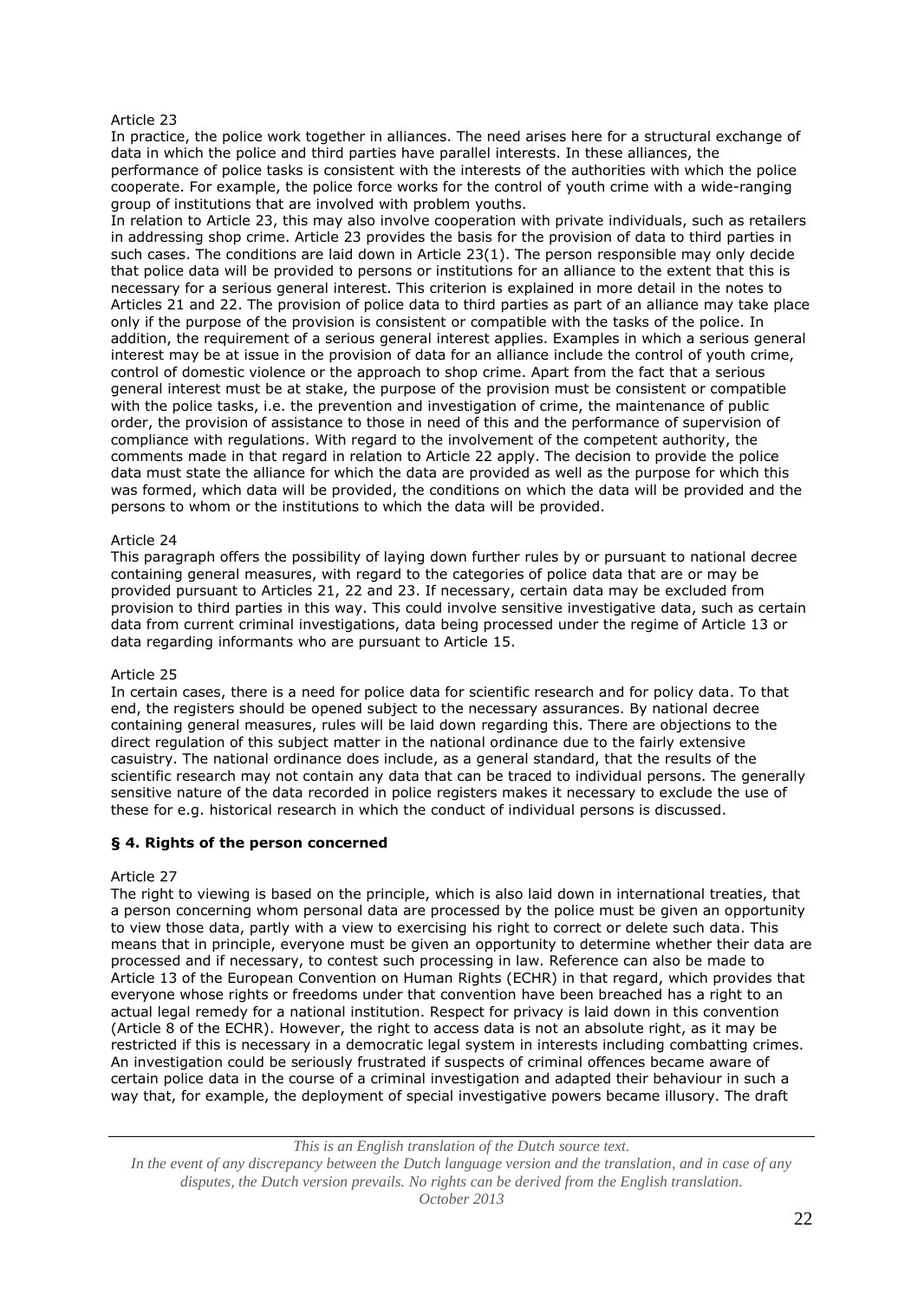therefore offers the manager the possibility of refusing viewing access in connection with the proper performance of police tasks or with serious third-party interests. In principle, the applicant has a right of access, the grounds for rejection assume an assessment in each individual case. In connection with the enforceability of the regulation, a number of adjustments are proposed, which will be discussed below.

*Paragraphs 1 and 2* Applications for access must be made in writing. This condition arises from the demands on the capacity of the police, imposed by the sharp increase in the number of applications for access in recent years. Partly in connection with this increase, the police cannot be expected to conduct exhaustive investigations into the processing of police data in cases in which requests for access provide no leads for this. A written application is expected to provide more concrete leads than an oral request. Moreover, an application in written form offers the police the opportunity to account for the manner in which they respond to the application after the event.

# Article 28

This Article contains a number of formalities concerning the handling of the application.

# Article 29

This Article proposes grounds for the rejection of an application as referred to in Article 27. The criterion of 'proper performance of the police task' covers the prevention, investigation and prosecution of criminal offences but also relates to the maintenance of public order and the provision of assistance. The proper performance of the police task can also be invoked as grounds for rejection of access applications that are apparently only intended to burden the police organisation. Both in the case in which data on the applicant are processed and where this is not the case, it may be necessary in view of the interests referred to in this Article to provide no notice of this. In cases concerning data on informants or infiltrators, for example, due to the risks for the safety of persons it may be necessary to withhold access to the data, or to part thereof, to the extent that access could give rise to risks for the informant or for third parties. In the first instance, this could concern data on the identity of the informant. In some circumstances, this may include other data from which the identity of the informant can be deduced for the person concerned, such as name and address details, data from reports on meetings, data on remuneration and the like.

# Article 30

This Article imposes rules concerning the correction, supplementation, removal or hiding of data.

# Article 31

Paragraph 1 establishes beyond doubt that a decision by the person responsible concerning an application for access, correction, supplementation, removal or hiding of data is deemed to be an administrative decision within the meaning of the National ordinance administrative justice.

# Article 32

An obligation applies for the person responsible to notify all persons to whom or institutions to which police data were provided in the year preceding that of an application for access of the correction, supplementation, removal or hiding of that data. On request, the person responsible informs the applicant and, where applicable, the legal representative of the parties that he has notified.

# Article 33

The person responsible may charge costs for notification, as referred to in Article 27(1), which may not exceed an amount fixed by or pursuant to a national decree containing general measures. The method of payment shall also be laid down here. The payment shall be returned at the request of the person concerned or on the order of a court, if the person responsible failed to perform the correction, supplementation, removal or hiding pursuant to Article 29.

# **§ 5. Supervision**

Article 34

*This is an English translation of the Dutch source text.*

*In the event of any discrepancy between the Dutch language version and the translation, and in case of any disputes, the Dutch version prevails. No rights can be derived from the English translation. October 2013*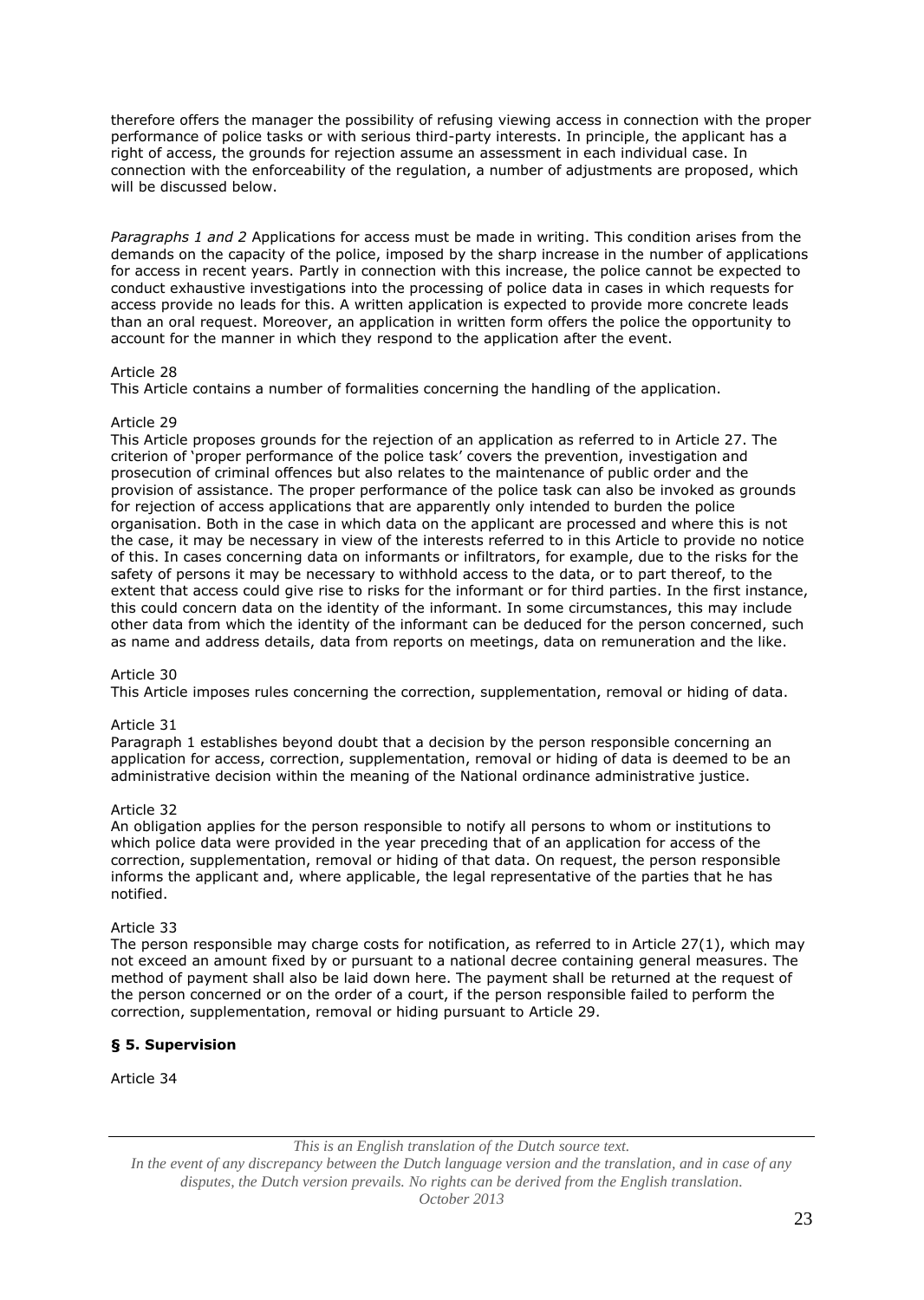The requirement of authorisation applies for the processing of data within the police force. The aim of the authorisation requirement is to ensure that processing takes place only to the extent that this is necessary for the proper performance of the police officer's tasks. The person responsible is responsible for the system of authorisation and for correct implementation of this, to the extent that police data are processed under his management. Pursuant to Article 4, the person responsible must implement appropriate technical and organisational measures to secure police data against unlawful processing, among other things. In addition, supervision and control are exercised on the lawful processing of data on the grounds of Articles 35, 36 and 37. In order to enable both internal and external supervision, the person responsible must record certain instances of processing. This protocol obligation is laid down in Article 34. This Article underscores the fact that the person responsible is responsible for the written recording and ensures that supervision and control are possible, for example on the basis of the written record of the purposes of processing pursuant to Articles 12 and 15. The obligation to record the provision of police data to third parties also serves for the possibility of informing such persons or institutions after the event in the case of the correction of data. The person responsible is also required to record processing regarding which there are indications of unauthorised use. This may be the case if data are processed by persons who are not authorised for such processing. To that end, the person responsible may compare 'user profiles' with behavioural profiles in order to identify any irregular or unlawful processing. The system of audits may also be set up in such a way that, for example through random tests, any unlawful processing can be brought to light.

# *Paragraph 2*

The term for saving written records is closely associated with the purpose of the processing. It stands to reason, for example, to cease written recording of the purpose of an investigation as soon as the purpose of that investigation has been realised and the relevant investigation data have been removed pursuant to Article 12(4). The written record of an authorisation must in any event be kept for as long as the authorisation applies. In order to prevent data from being destroyed before control of the implementation of the rules laid down by or pursuant to this national ordinance has taken place, the term for saving certain data has been linked to the performance of audits, as referred to in Article 35. In order to be able to perform adequate supervision, the data must remain available at least until the audit has been completed.

If a new control is performed, the data must remain available until the new control has been completed. In addition, the record of the provision of data will be needed at a later stage if an access application has not yet been settled when the control is completed. The person responsible must keep the record for as long as is necessary for compliance with that obligation. Thereafter, removal can take place.

#### Article 35

In order to ensure that the limits proposed by the draft are not exceeded in practice, it is important to create appropriate assurances. The draft provides for this in two forms of internal supervision. Firstly, the draft requires the person responsible to provide for regular evaluations and privacy audits for control of compliance with the national ordinance. The requirements formulated in the national ordinance must be implemented effectively within the police organisation in order to secure the rights of citizens in an adequate manner. It is therefore important to realise an adequate system of general processing measures and procedures, taking account of the specific protective measures that are necessary for the processing of police data. In order to arrive at a balanced policy for the processing of police data and to implement and maintain this adequately, it must hold an important position in the management cycle. Secondly, the national ordinance requires the person responsible to appoint a privacy officer. This officer's tasks include control of the processing of the data and advising the person responsible with regard to compliance with this national ordinance. With the aid of a monitoring system (evaluations and privacy audits), the person responsible must determine the extent to which the processing measures and procedures laid down realise the objective of the legal standards and the privacy policy formulated. The results of the monitoring performed form the basis for any corrective action, adjustment of the measures and procedures laid down, or modification of the policy formulated. In conducting the privacy audit, an independent auditor primarily examines whether the organisation is adequately designed to comply with the legal provisions satisfactorily. The auditor will then assess the existence of the measures and procedures drawn up by the organisation to provide for the assurance of the legal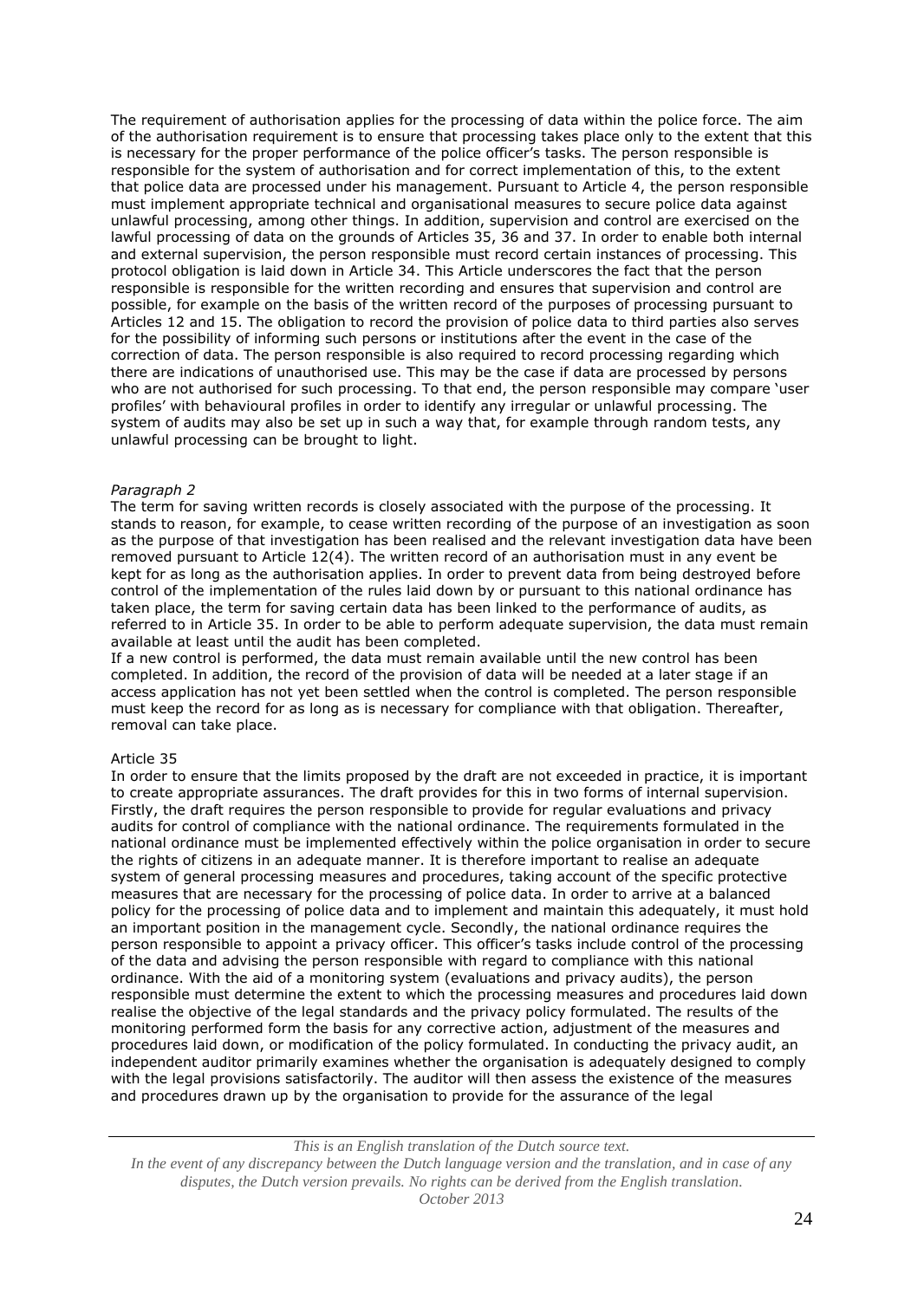requirements. Finally, he will devote attention to the assessment of the operation of the relevant measures over a predetermined period. In order to enable this form of supervision, the person responsible is required to provide the information and data necessary for that supervision. The person responsible is required to provide for regular control of the regulations laid down by or pursuant to the national ordinance by means of an independent privacy audit. This refers to the fact that the person responsible issues instructions to an auditor that is not associated with the relevant organisation to conduct the audit. He will be notified of the outcomes of the examination in the form of a report. If, unfortunately, parts of the processing of police data prove not to meet the quality requirements to be set, a new audit must be conducted within one year of the parts for which the result was inadequate. If, following this new audit, the processing of data still fails to comply with the requirements to be set, a further audit must be performed within one year, etc., until such time as another regular audit must be conducted. The costs of any new audit are borne by the person responsible. For the purpose of the audit, employees of the agency that performs the audit must have access to the data systems or data files in which the police data are kept (Article 4(5)). They must protect the confidentiality of the police data of which they become aware (Article 10). The audit cycle and the manner of conducting the audits shall be developed in more detail by national decree containing general measures. Rules will be imposed here for the requirements to be made of the auditor, including rules in relation to the screening and the firms of auditors that are authorised to conduct the reviews and the privacy audits. These firms must comply with specific requirements to be imposed in the field of the organisational and administrative design of the organisation and for the knowledge and experience of the experts required in order to conduct the audits. Within the set frameworks, the person responsible must select a firm of auditors that will be instructed to conduct the review or the privacy audit. Rules will also be imposed with regard to the regular assessment of the set requirements and the payment of the costs to be incurred by the person responsible. The advice of the Law Enforcement Council will be requested on the draft of the national decree containing general measures. A copy of the audit report will be sent to the Law Enforcement Council. If necessary, the Council may also access the reports on the self-evaluations and the reviews, on the basis of its general supervisory powers.

# Article 36

In this Article, the person responsible is required to appoint a privacy officer. The task of the privacy officer, as referred to here, is to supervise the processing of data on behalf of the person responsible and to advise the person responsible regarding compliance with this national ordinance. Pursuant to Article 4(4), the privacy officer has access to the police data that he needs for his task. The privacy officer must have a review of the investigations taking place pursuant to Article 12(1). As soon as an Article 12 investigation is opened, this must be reported to the privacy officer, as well, of course, as any changes in the purpose-specifications and closure of investigations. The privacy officer also maintains an overview of the authorisations within the force. The privacy officer can play an important role in supporting the person responsible in the (internal) control and supervision of the processing of personal data, and can also provide data on the organisation and implementation of working processes and on the granting of authorisation and for processing of data. He can also play an important role in the right to access and correct police data.

# Article 37

External supervision of compliance with the national ordinance is assigned to the Law Enforcement Council. The Council's authorities pursuant to Articles 22 up to and including 27 and Article 20 of the Law Enforcement Council are declared to be likewise applicable.

# **§ 6. Final provisions**

# Article 38

This draft contains a large number of rules and regulations concerning the processing of police data, some of which will be developed in more detail by or pursuant to national decrees, containing general measures. In order to be able to tailor the legislation closely to new developments and to be able to take account of specific implementing aspects, a general evaluation provision is proposed, which provides that the effects of the national ordinance should always be investigated as a whole. A term of five years for this is reasonable.

# Article 39

*This is an English translation of the Dutch source text.*

*In the event of any discrepancy between the Dutch language version and the translation, and in case of any disputes, the Dutch version prevails. No rights can be derived from the English translation. October 2013*